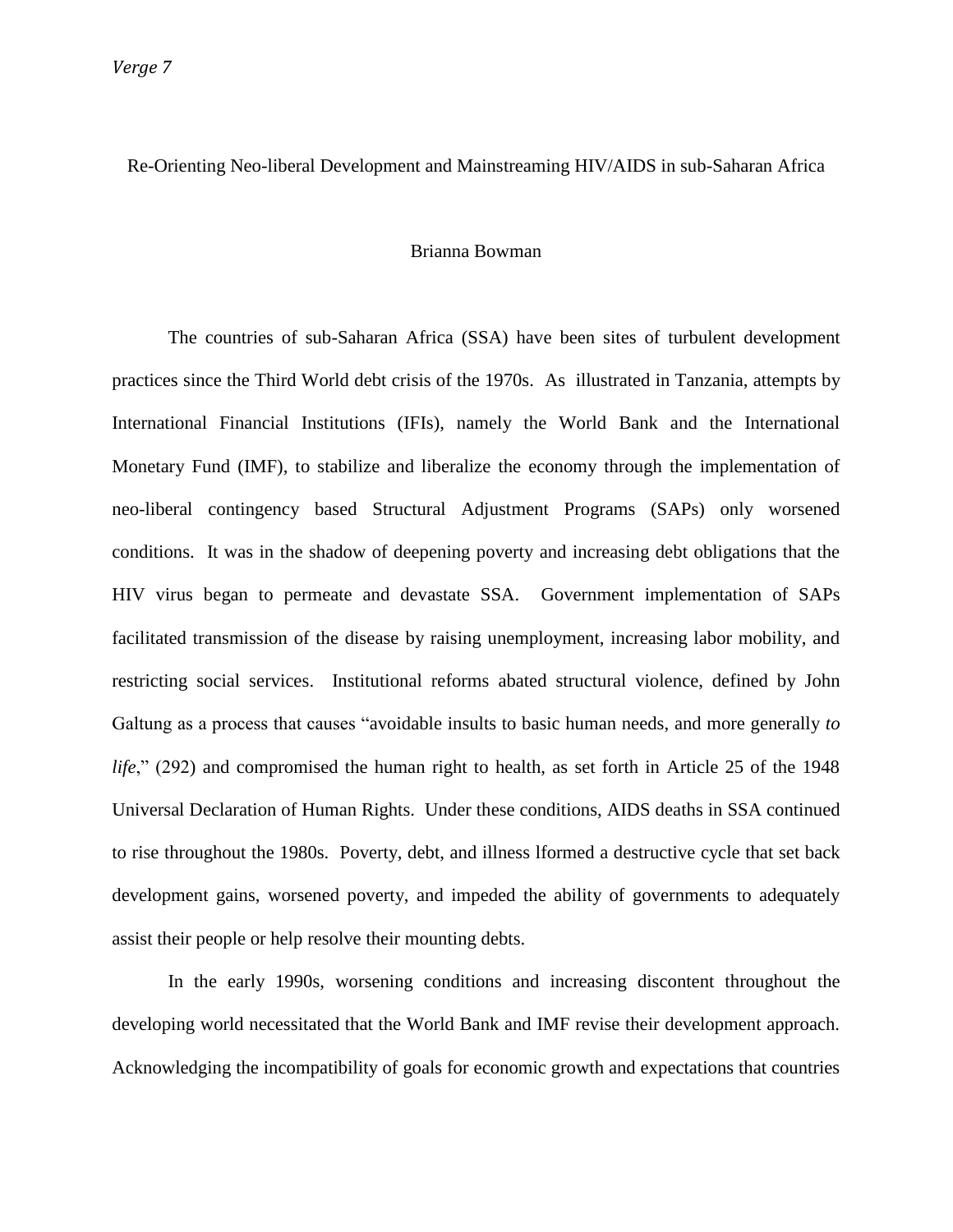fulfill their crippling debt obligations, the IFIs introduced their most recent development programs, the Highly Indebted Poor Countries Initiative (HIPC) in 1996, followed by the the enhanced version in 1999, and the Multilateral Debt Relief Initiative (MDRI) in 2006. Although the new programs prioritize poverty reduction and debt relief, they continue to emphasize the same genre of neo-liberal policies and contingency-based reforms that proved incapable of sustaining economic growth or responding to the HIV/AIDS epidemic.

However, in response to criticisms of the SAPs, the new initiatives place a strong emphasis on country ownership in the construction of development frameworks, entitled Poverty Reduction Strategy Papers (PRSPs). This new attention to participation by government and civil society provides an important opportunity for countries to incorporate a comprehensive definition and strategy for HIV/AIDS into their development programs. As exemplified by Zambia, countries can challenge the neo-liberal approach of the IFIs and employ the HIPC/MDRI as tools for combating HIV/AIDS by carefully including the epidemic in their PRSPs. Mainstreaming HIV/AIDS in PRSPs can help to ensure that towering debt burdens of the SAP era be transformed into support of social services and infrastructure that will prioritize the epidemic, combat structural violence, and protect the human right to health.

In order to explore the potential of these programs, this paper will (1) provide a historical overview of SAPs in SSA, (2) demonstrate how SAPs failed to provide the intended economic benefits and were inflexible in the face of the emerging HIV/AIDS epidemic, exacerbating high risk conditions for transmission, (3) examine HIV/AIDS as an impediment to development, and (4) evaluate the HIPC and MDRI programs as new approaches to development in sub-Saharan Africa and the potential of these programs to redefine development through the incorporation of HIV/AIDS into development instruments.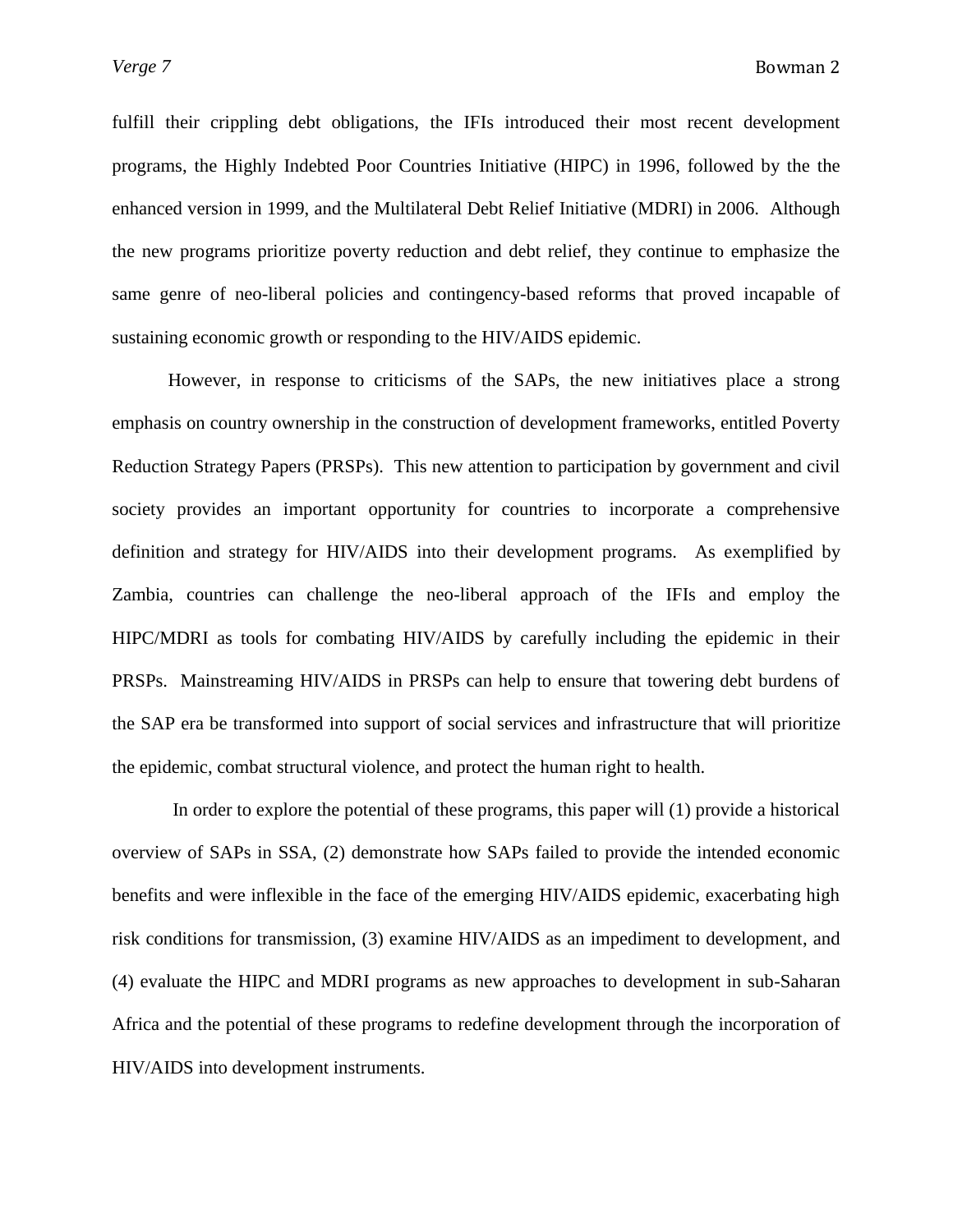## **Third World Debt and the Dawn of Structural Adjustment Programs**

Before the economic crisis of the 1970s, many post-colonial countries of SSA had long been dependent on foreign loans for reconstruction. The arrival of the crisis rattled the global economic order and dismantled many developing economies, dramatically shifting their positions as borrowers and rendering many insolvent (Dixon 28). The crisis was precipitated by oil-producing Arab countries' decision to raise the price of oil in 1973 and to loan profits from this spike to developing governments whose economies were suffering from the increase in oil and commodity prices (Gilpin 313). The debts accumulated by developing countries supported them temporarily but proved unsustainable in 1979 when the Federal Reserve implemented flexible exchange rates and increased international interest rates. SSA was hard-hit by this attempt to combat rapid inflation. As stated by David Simon, Wim Van Spengen, Chris Dixon, and Anders Narman in the book *Structurally Adjusted Africa*, the most notable effects of the economic crisis upon developing nations included "a global tendency towards recession and unemployment, rising debt levels, low and declining primary commodity prices, balance-ofpayments deficits and increasing protectionism" (2). These conditions worsened the economic situation in developing nations and paved the way for the implementation of World Bank and IMF SAPs, medium to long-term economic restructuring devices that sought to improve economic performance and balance of trade situations (Logan 4). First taking shape in the 1980s, structural adjustment lending would define development in sub-Saharan Africa for much of the following two decades.

The SAPs administered to developing countries were rooted in the economic principles of the "Washington Consensus." This term was coined in 1990 by John Williamson in reference to his perception of "broad agreement among public officials in both the industrial economies and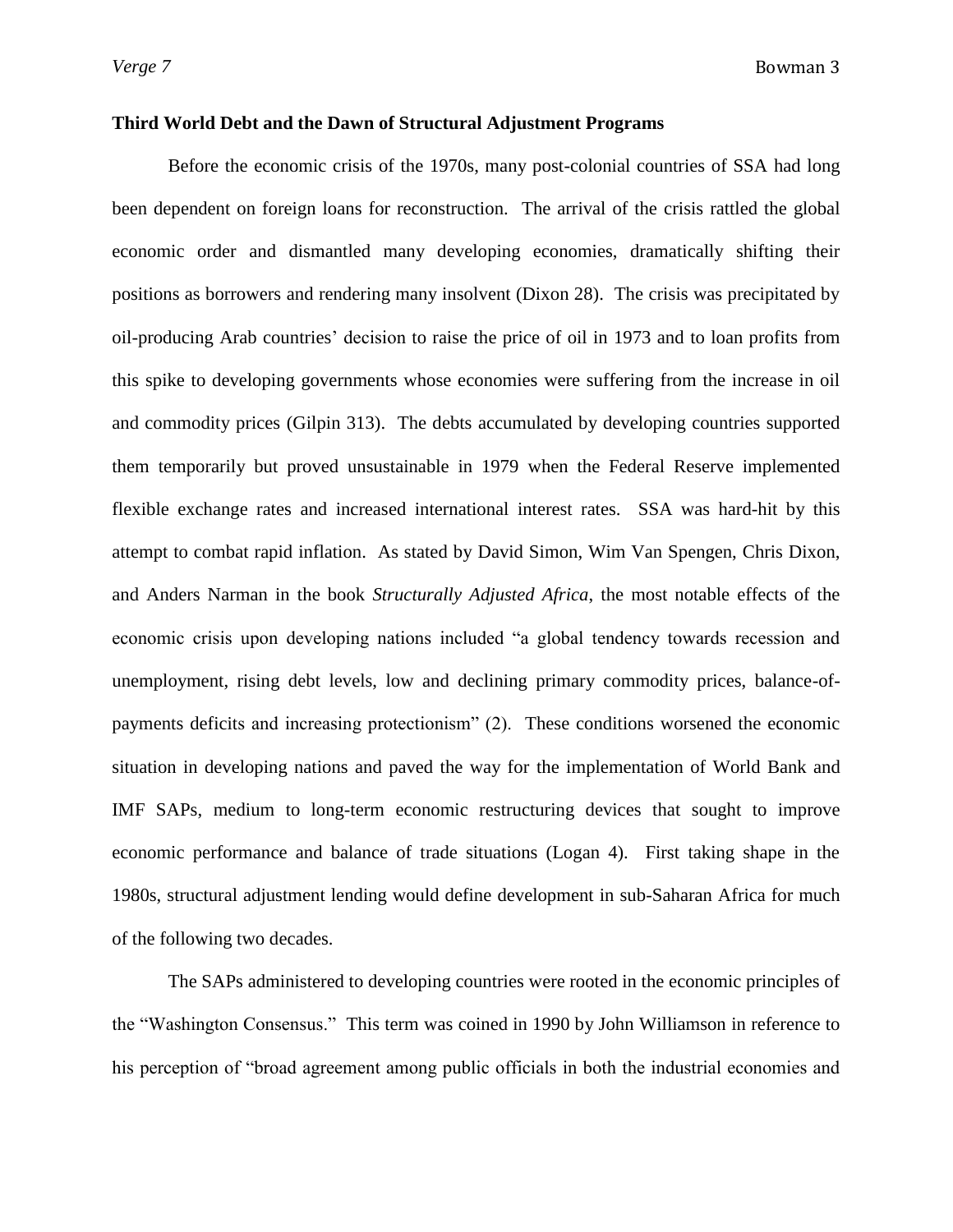international institutions on the importance of the neoliberal program for economic development and its emphasis on free markets, trade liberalization, and a greatly reduced role for the state in the economy‖ (Gilpin 315). These principles translated into conditionalities for lending under the SAPs. As summarized by Joe L. P. Lugalla in "The Impact of Structural Adjustment Policies" on Women's and Children's Health in Tanzania," some of the major conditions included:

- Control of money supply
- Abolition of price controls  $\bullet$

 $\bullet$ 

 $\bullet$ 

- Devaluation of local currency
- Reduction of public borrowing and government expenditure, particularly in the social sectors and introduction of cost-sharing (user charges in education and health)
- 
- Privatization of public parastatals
- Retrenchment of workers and wage  $\bullet$

Reduction or withdrawal of subsidies

- freezes
- Deregulation of laws protecting job security. (44)

Although some recipient countries complained that the measures promoted by SAPs represented a new form of capitalist imperialism, they were left with few alternatives in the face of strangling debt and a global economic crisis (Gilpin 315). Between 1980 and 1990, thirty-two out of the forty-four countries of SSA entered into a SAP (Lurie 541).

In the furrows of pervasive poverty that existed amidst the aggressive restructuring of SSA economies, HIV was silently spreading. People did not yet understand the extent to which the disease would decimate the population and impede development. Allegedly, HIV began to spread in SSA in the 1970s and continued largely undetected and uninhibited until the 1980s (Avert). By 1983, French scientists had identified HIV as the virus causing AIDS and modes of transmission were generally understood. In 1985, the first international AIDS conference took place in Atlanta, GA (Avert).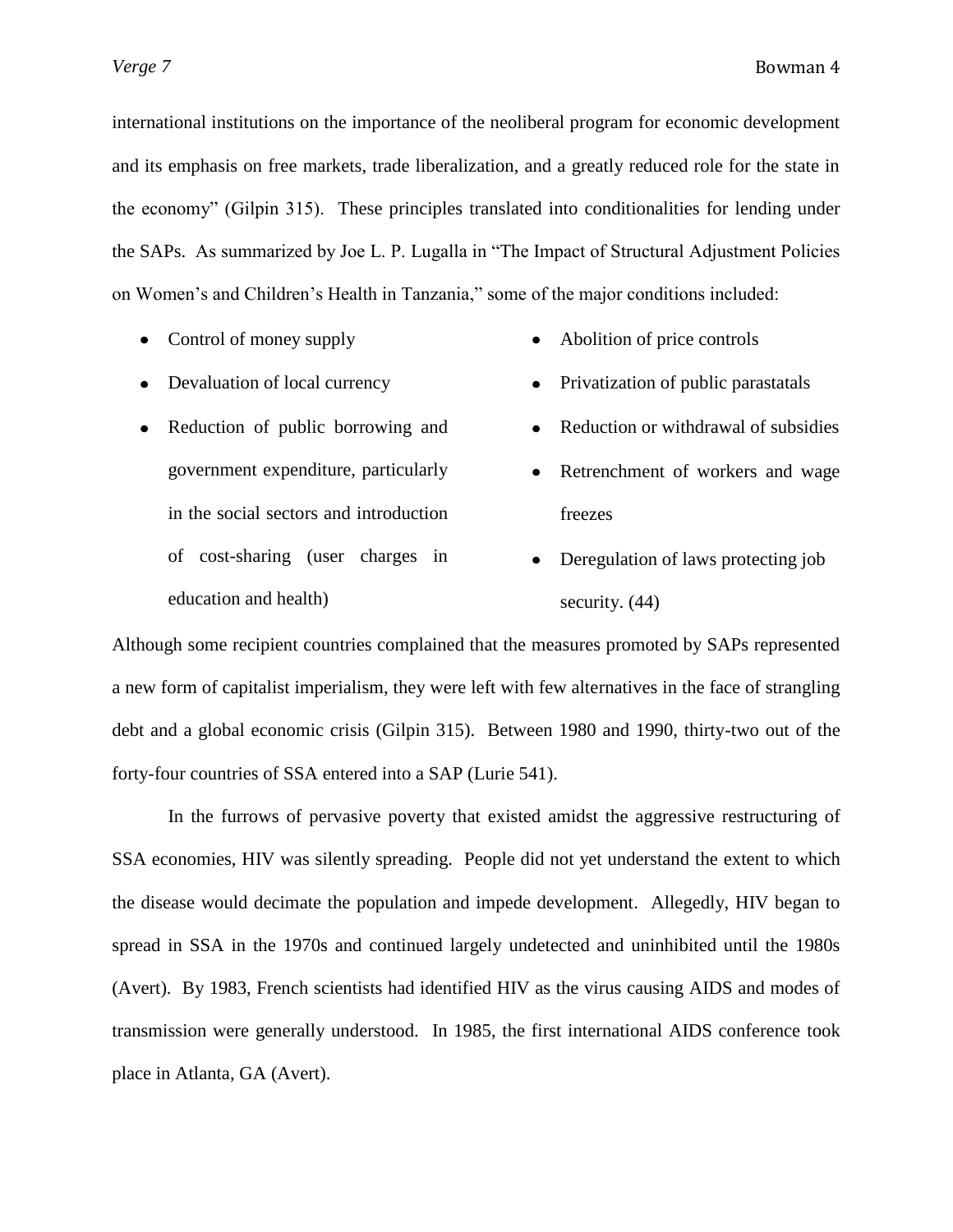As the epidemic spread, SAPs prioritized economic growth and institutional reforms that obligated developing countries to shift public expenditures away from social services, privatize national industries, and restrict budgets. Scrutiny of World Bank and IMF programs, such as that conducted by Barnett and Blackwell in their article "Structural Adjustment and the Spread of HIV/AIDS" reveals how these programs exacerbated high-risk conditions for transmission. High-risk conditions include worsened poverty, income inequality, unemployment, increased mobility and the erosion or restriction of social services necessary to curb transmission. Contingencies of SAPs, underwritten by the neoliberal belief that "the market can do better than the state at allocating resources to different segments of society" (Logan 4), abated structural violence and promoted violations of the human right to health.

Government adherence to SAPs violated citizens' human right to health by restricting access to the social services necessary for the "adequate health and well being of the person] and of his family" (UN *Declaration*). Newly introduced user fees restricted access and decreased the utilization of schools and clinics. Researchers recorded decreases in clinic use after the implementation of user fees in Kenya, Nigeria, Mozambique, Zaire, Ghana, and Zimbabwe with serious impacts on health: data from Nigeria reveals that after the government cut health subsidies and implemented user fees, the number of maternal deaths rose by 56% (Lurie 544). Under the guidance of SAPs, governments redirected social expenditures into the promotion of exports and industry: between 1980 and 1985 there was a 26% decline in spending on health, education and welfare in sub-Saharan Africa (Lurie 543).

Rising unemployment and poverty led to structural violence as budget cuts required retrenchment of workers and wage freezes that deepened poverty, spiked unemployment, and exacerbated transmission of HIV/AIDS. These conditions led to increased mobility as an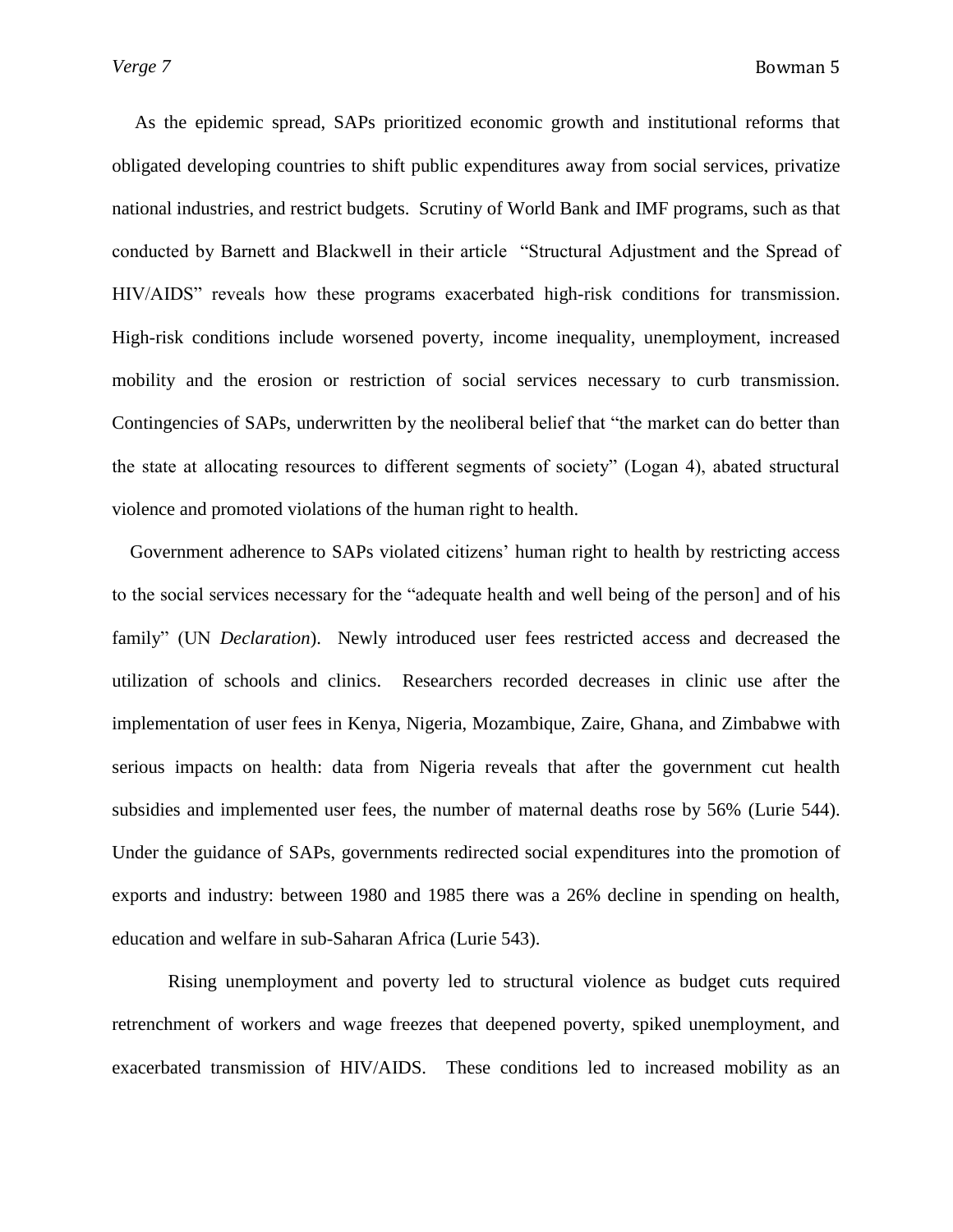unprecedented number of Africans moved to cities, mines and factories in search of work. This facilitated the spread of HIV/AIDS, as migrants, primarily young men and women, isolated from traditional, cultural, and social networks will often engage in risky sexual behaviors, with obvious consequences in terms of HIV infection (Poku 195). This sort of migration has been amply documented as a major factor in the spread of HIV (Poku 536; Simon 152). Further exacerbating risk conditions, the SAP push towards exports directed migrants to urban centers where export activities are concentrated and seroprevalence is typically highest. Between 1960 and 1990, the annual urban population growth rate for sub-Saharan Africa was higher than any other region in the world at 5.2% (Lurie 542). With the convergence of these factors, there were an estimated 5,500,000 HIV cases and 650,000 AIDS cases in Africa by 1990 (Avert).

Meanwhile, despite restructuring attempts, poverty deepened and debt burdens grew. In Africa, debt service as a percentage of exports rose from 6.3% in 1970 to 19.2% in 1988, and the proportion of people living on less than US\$1 per day increased continuously from 1965-69 measurements, rising from 55.8% to 64.9% in 1995-99 (UN *Tanzania* 2). The income of the poorest 20% of the population of SSA is estimated to have declined twice as much as that of the population as a whole between 1980 and 1995 (UN *Tanzania* 2). These numbers are partnered with staggering AIDS statistics: in 1993, 9 million people in SSA were infected with HIV and there were 1.7 million AIDS cases. By the time HIPC was implemented in 1996, 19 million adults and children had been infected since the 1970 (WHO 8).

SAPs rendered countries unable to effectively deal with the epidemic and afflicted governments, cities, communities, and households watched the disease erase progress and reengage the cycle of poverty, debt, and illness. Reiterated by Dennis Altman in "Globalization, Political Economy, and HIV/AIDS", "The very policies urged by international bodies and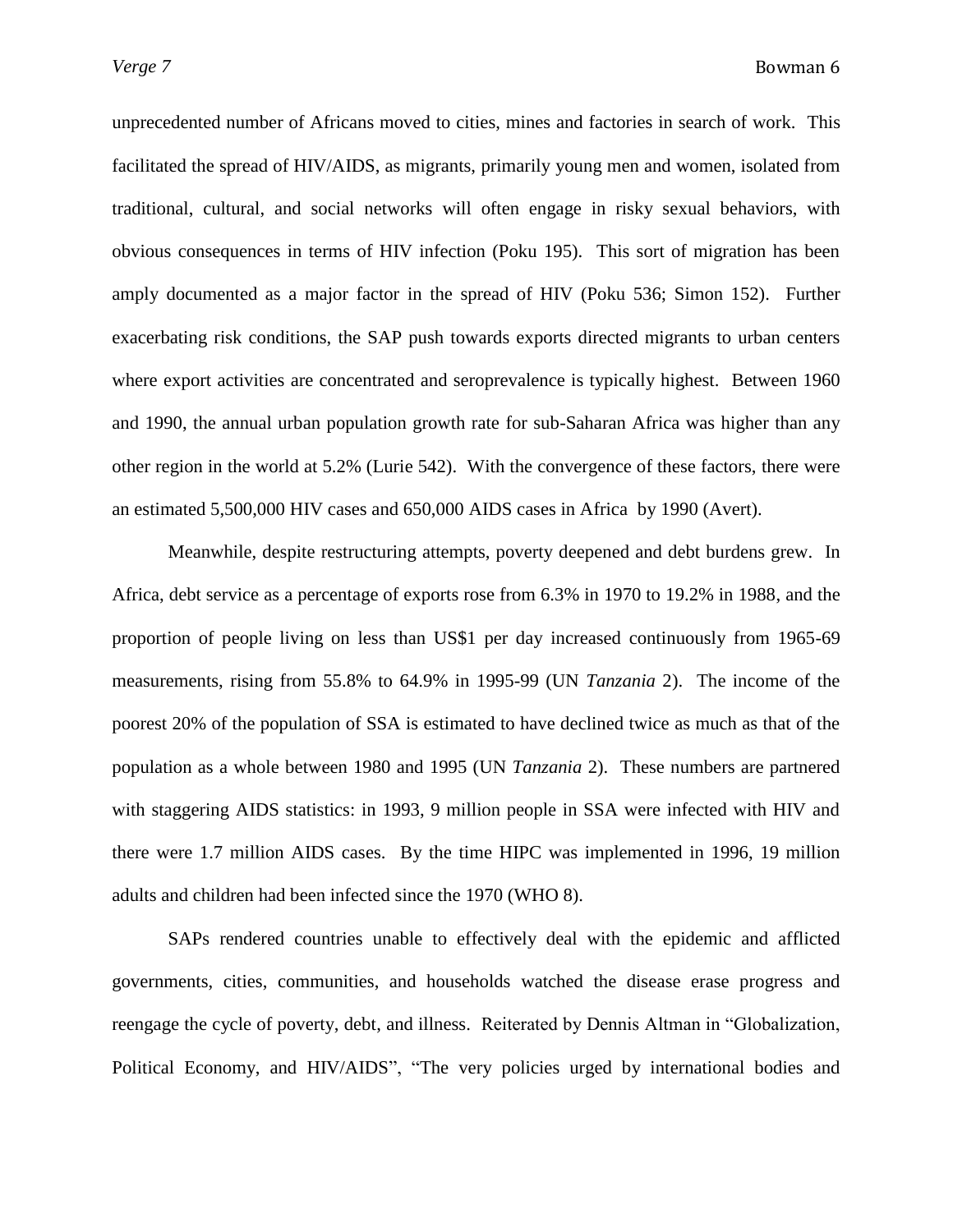economic theorists to promote faster development have added to the conditions that make people vulnerable to HIV infection" (565). Despite this, the epidemic was rarely associated with its economic and development consequences and was not mainstreamed in development initiatives.

# **Thwarting Development: HIV/AIDS**

As infection rates rose, countries working to fulfill the requirements of SAPs became further entrenched in debt. Although this cannot be solely attributed to HIV/AIDS, the epidemic certainly worked alongside other factors to disable repayment capacity by destroying labor supply and reducing productivity, income, exports and GDP growth (Nwachukwu 182). The virus is particularly efficient in destroying the development potential of countries by eliminating the most productive members of society, people in the fifteen to forty-nine year age groups. The United Nations Population Council iterates this point clearly in its report "On the Socioeconomic Impact of the HIV/AIDS Epidemic," noting that the virus is:

…depriving families, communities, and entire nations of the young and most productive people. It is therefore uniquely devastating in terms of increasing poverty, reversing human development achievements, eroding the ability of Governments to provide and maintain essential services, reducing labor supply and productivity and putting a break on economic growth. (620)

Due to HIV/AIDS, the labor force of SSA is predicted to be 10-30 percent smaller than it would have been without the epidemic (620).

High infection rates among the remaining labor force further slowed the attainment of economic development goals. This slowing was due to the fact that infected workers are less productive and more expensive to employers. Infected workers' needs for medical care tax employer health care programs, and decreases in worker productivity lead to decreased profits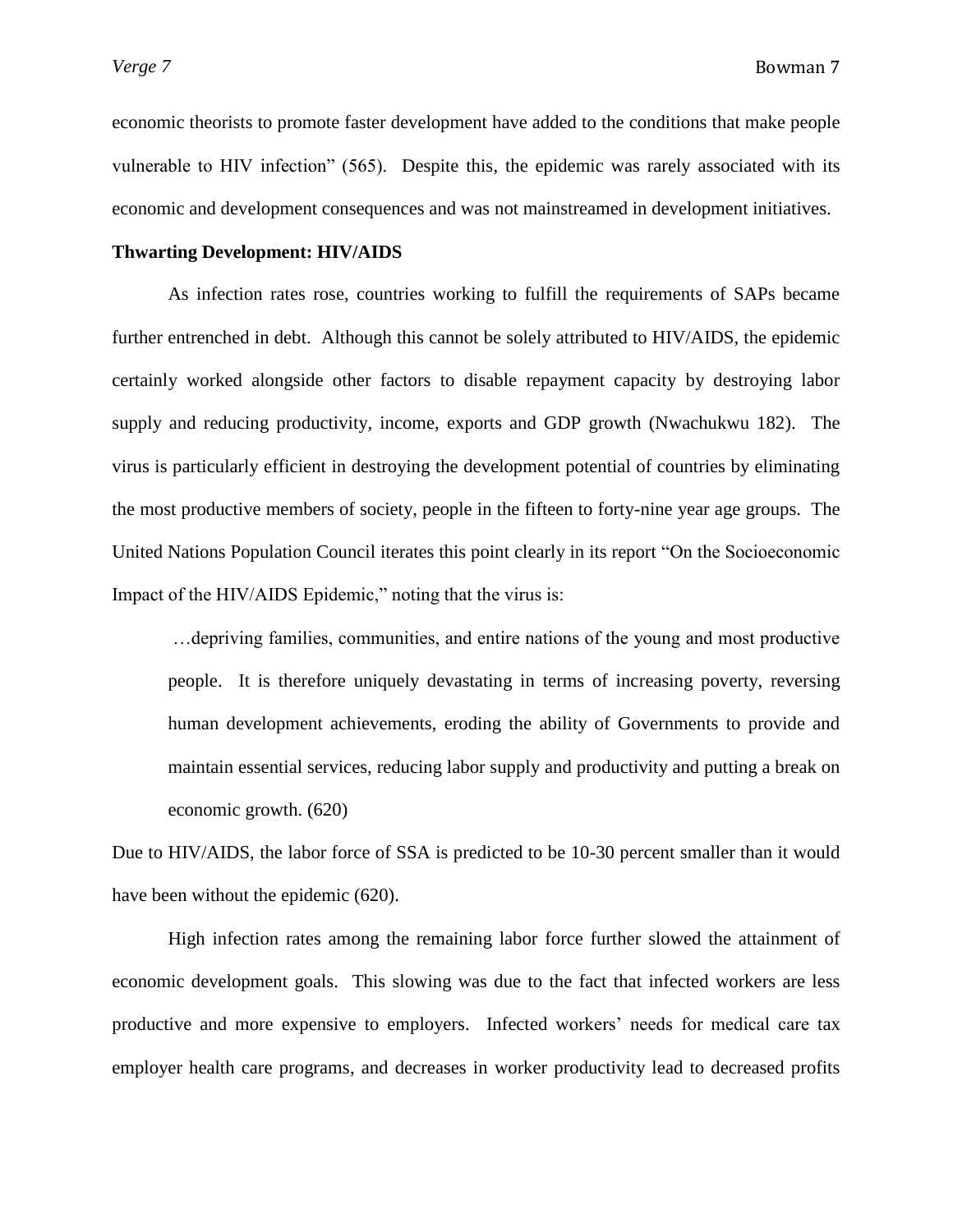and extra expenses. Upon the death of a worker, salary compensation and funeral grants are often paid to the families, incurring further losses (Baxter 66). Industry is particularly set back by the death of skilled laborers, who are especially vulnerable to HIV/AIDS (Hoch 166). World Bank Country Overview summarizes the impact of the death of skilled laborers: "The illness and death of experienced managers and entrepreneurs, for example, may lead to productivity declines among others far in excess of their individual productivity. Replacing highly specialized people, such as doctors and nurses, will be especially difficult given the years of training and experience involved" (World Bank 52). With this information in mind, it is significant to note that Barclays bank of Zambia has lost more than a quarter of its senior managers to AIDS (Poku 541) and more than 10% of South Africa's civil servants and 20% of its student nurses are HIV positive (Baxter 67).

Without a productive labor supply, nations are unable to support industry, develop human capital, and foster entrepreneurship: all necessary components of sustainable development. Companies allocating significant resources to worker health may not be able to participate in activities such as research and development that are necessary for growth. Additionally, countries with an enfeebled work force and ill performing businesses are unlikely to attract foreign direct investment from multinational corporations, a necessary motivator of growth in the neoliberal economic model. The case of Tanzania provides a particularly clear portrayal of the effect of SAPs on the economy, the implications for transmission of HIV/AIDS, and the resulting development losses due to widespread infection.

#### **Poor Development, Poor Health: The Case of Tanzania**

The relationship between the government of Tanzania and the IFIs has a volatile history. Tanzania borrowed from the IFIs throughout the 1970s and sought donor aid during the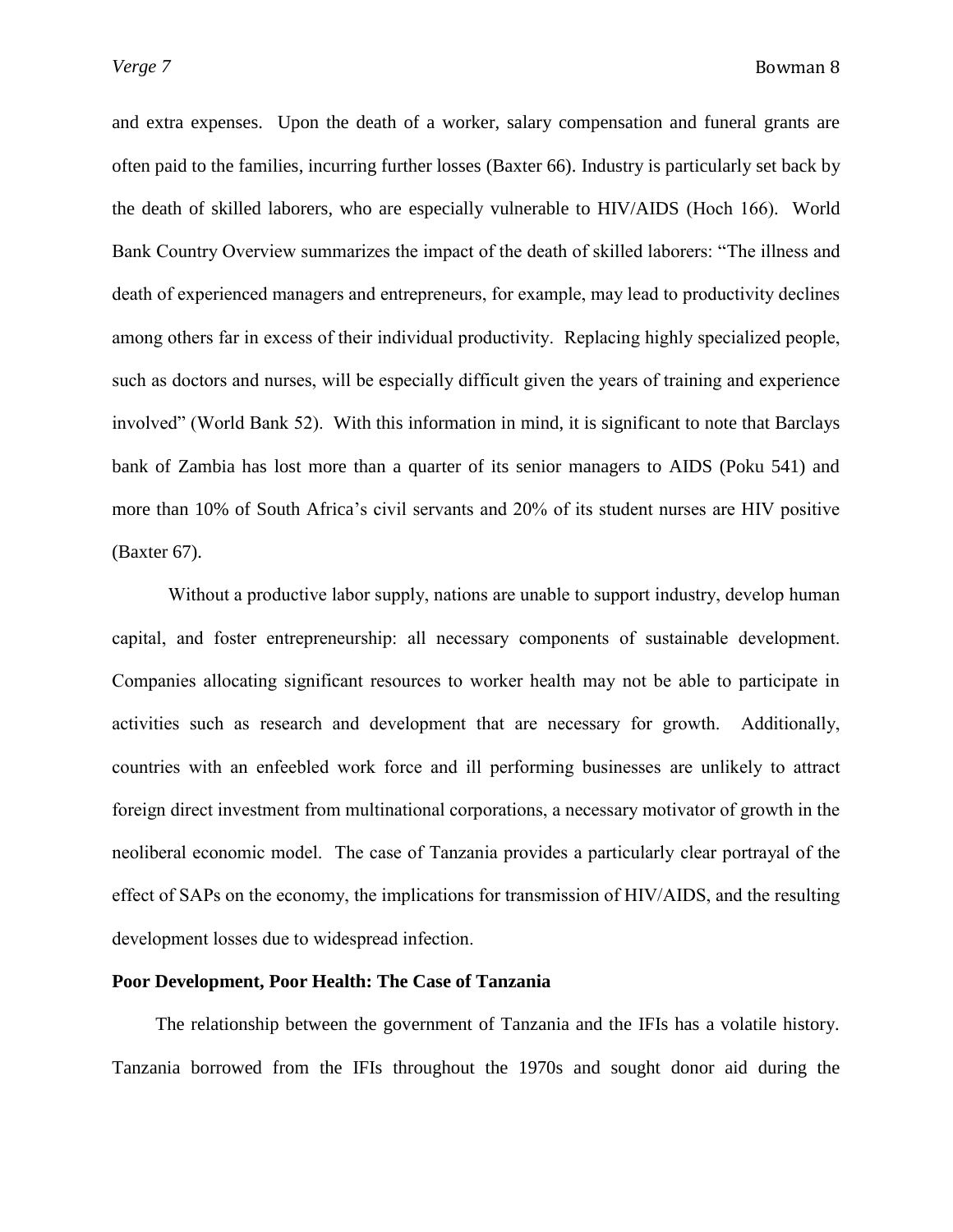economic crisis of 1973. In 1979, tensions between the political philosophies of the government, based on socialist principles that emphasized strong social services, and the ideology of the IMF, were at odds and both parties abandoned major development programs(Holtom 552). A change of political leadership resolved this rift in the 1980s and Tanzania began its first Structural Adjustment Program in 1982. Following the economic crisis of the 1970s and amidst the debut of SAPs, HIV/AIDS spread throughout the country. The first suspected case of AIDS was diagnosed in Tanzania in 1983, although the spread of HIV probably began in the late 1970s and early l980s (World Bank 10).

The SAP of Tanzania prioritized currency devaluation to increase exports and fight inflation as well as budget cuts to reduce spending. These cuts included abolition of food subsidies, liberalization of social services, wage reductions and lower development spending. Emphasis on exports drew populations to cities and urban populations grew from 1,073,917 in 1970 to 4,957,724 in 1990, and reached 6,340,558 in 1995. In Dar es Salaam Tanzania's largest city, administrative capital and home to most industries--the population grew from 835,957 people in 1980 to 1,668,359 people in 1995 (World Bank 16). The spread of HIV/AIDS largely mirrored migration patterns and the regions of Mwanza and Mbeya (located on the main transportation route from Dar es Salaam to Zambia) and the city of Dar es Salaam itself suffered some of the highest infection rates in the country (World Bank 16).

In 1995, the newly elected government continued to administer the macro-economic and structural adjustment policies advocated by the IMF and World Bank. This resulted in the reduction of the civil service from 355,000 to 270,000 people and divestiture of more than half of the 400 state-owned enterprises by the end of 1998. This divesture and reorganization heavily influenced the mining sector, which by 1999 was the most rapidly growing sector of the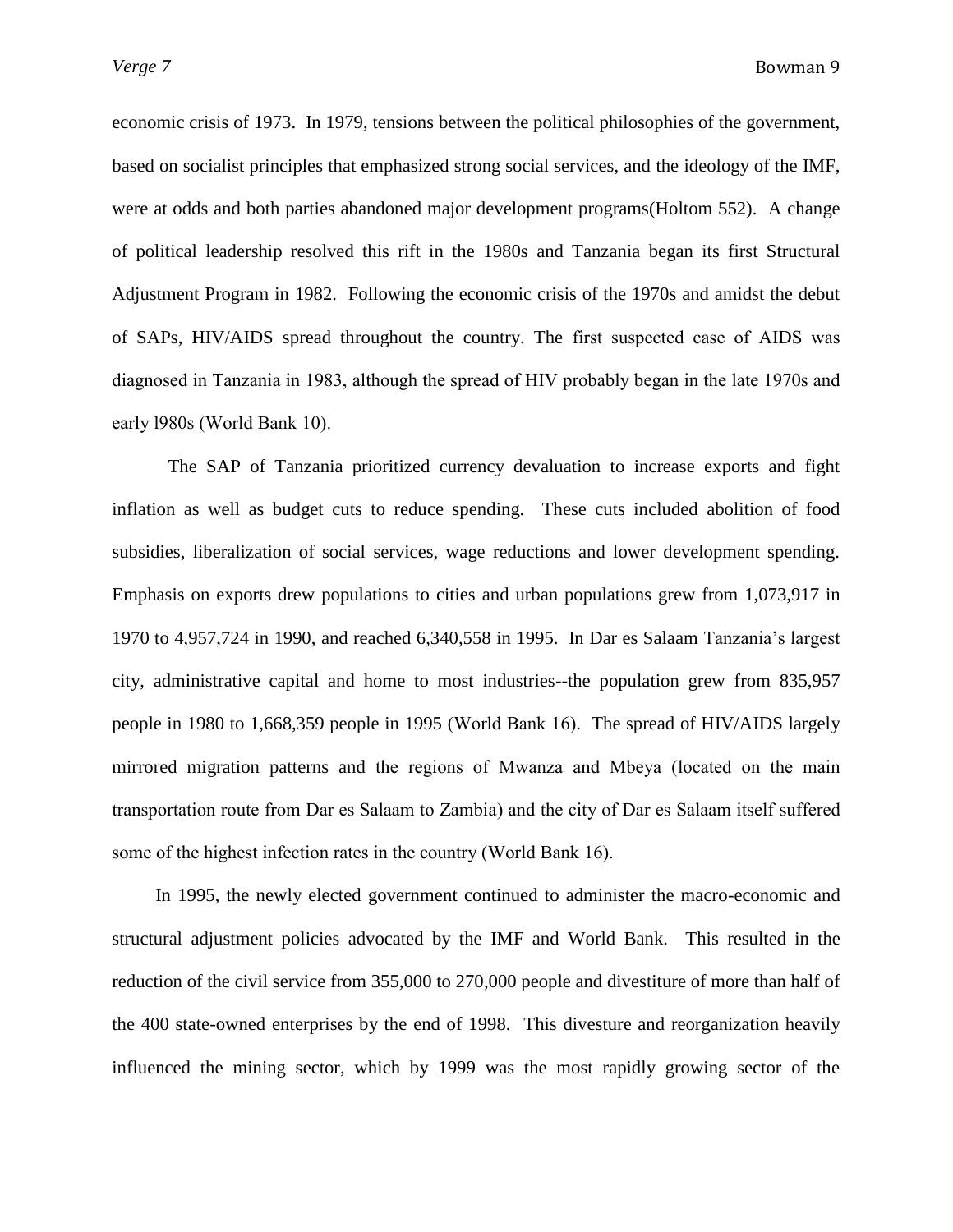economy (UN 1999 17). The mining industry was (and remains) notorious for being a hotbed for HIV transmission, and this shift in the labor industrylikely increased the risk of transmission (Campbell). Credit to private sector also grew from 1.5% GDP in 1988 to 10.8% in 1993, as did claims on the private sector which grew from 1.9% in 1977 to 5.79% in 1987, and again to 6.1% in 1997 (NationMaster).

Alongside economic and urban expansion, social services in Tanzania suffered. The share of health in the national budged declined from 7.23 percent in 1977-78 to 4.62 percent in 1989-1990 (Lugalla, 44). Life expectancy decreased from 53.7 in 1980 to 53.46 in 1990 and 49.86 in 1995. Population per doctor increased from 1:19053 in 1981 to 1:24, 880 in 1990 (NationMaster) and the number of hospital beds per 1000 people decreased from 1.44 in 1978 to 1.09 in 1988 and even further to .89 in 1992. Simultaneously, AIDS strained the increasingly limited health care system. As outlined in the World Bank Country Study of Tanzania in 1992:

The consequences of the epidemic for healthcare provision and costs, both public and private, will be major, requiring difficult choices among competing demands for resources, not only between AIDS and other health issues (maternal and child health care, malaria, etc.) but also within AIDS care. (xxvii)

The Tanzanian government, adhering to mandated cutbacks, was unable to provide services necessary to curb transmission or care for those already infected. Already depleted healthcare systems were further taxed by the HIV/AIDS epidemic. In addition, Tanzania's Human Development Index ranking also dropped throughout the 1990s.

Tanzania exemplifies the near impossibility of reconciling social and economic priorities under SAPs. As high debt ratios reduce social expenditures, it is difficult for countries to maintain the social services necessary for adequately addressing the HIV/AIDS epidemic (Dessy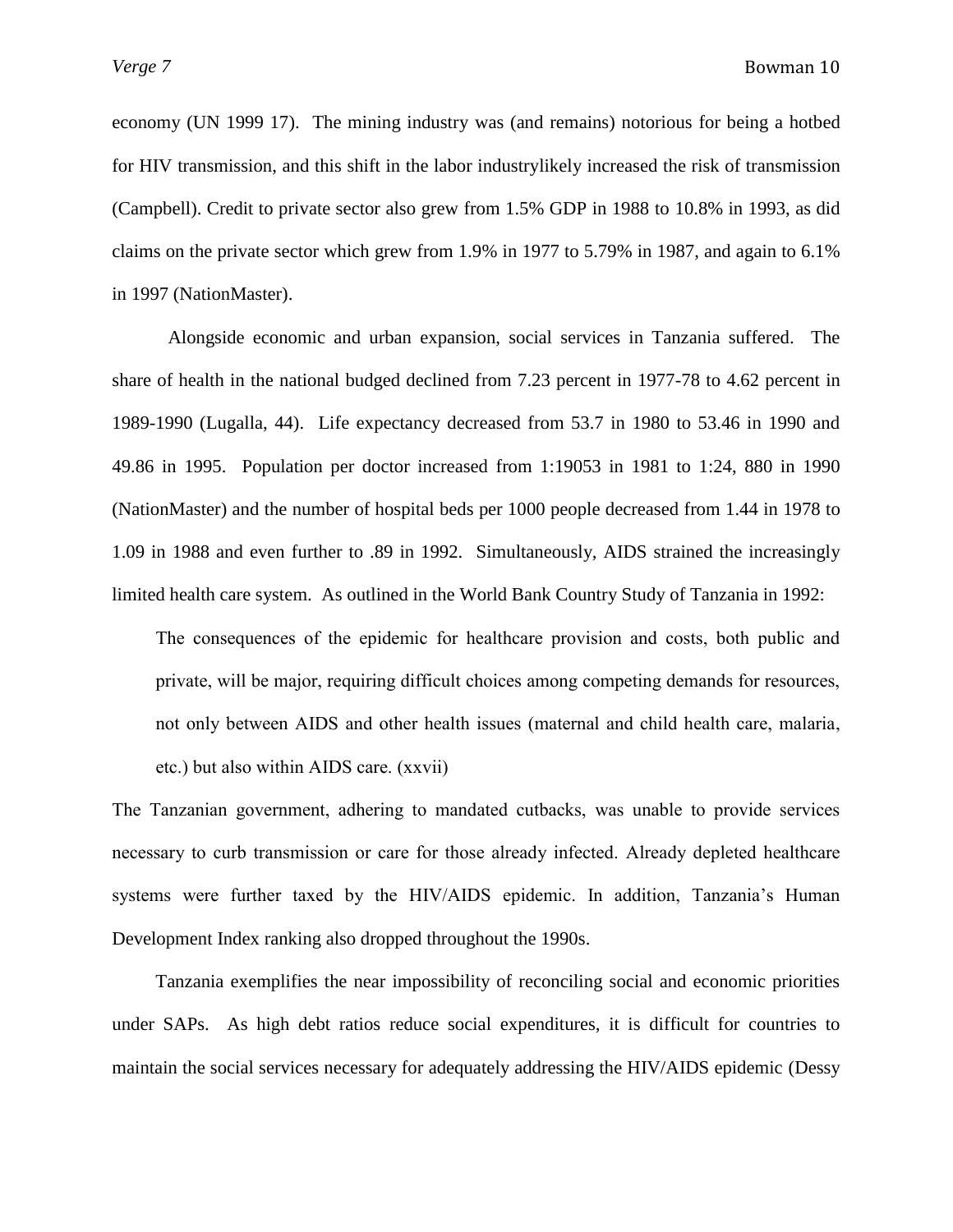and Vencatachellum 204). Meanwhile, the epidemic erodes the accomplishments of economic development programs and perpetuates structural violence as individuals lose income and fall deeper into poverty. As the AIDS epidemic emerged and further impeded development gains, the failure of SAPS to incorporate HIV/AIDS as an integral aspect of economic development proved calamitous. The HIV/AIDS virus derided ambitions of the IFIs by darkening prospects of development in Tanzania despite the implementation of widespread economic reform. The World Bank Country Report, published in 2009, reveals how decades after SAPs, AIDS is significantly decreasing development gains:

The presence of AIDS reduces the average real GDP growth rate in the 1985-2010 period by between 15 and 28 percent, from 4.0 percent per annum to 2.9 - 3.4 percent per annum… The impact on potential per capita GDP is more moderate, decreasing it by only 12 percent in the worst-case scenario. Under the simulation, per capita GDP is forecast to grow at an average annual rate of 0.7 percent in the hypothetical situation without AIDS, while with AIDS growth rates range between 0.3 and 0.8 percent per annum…(59)

SAPs not only failed to create real growth, they also failed to address social needs such as health and education. In the year 1997-98, the government spent four times as much on debt servicing as on primary education (UNAIDS 19). As debt burdens and structural adjustment conditions rose through the 1980s and 1990s, amounting to about 114 conditionalities per country, the degree of compliance declined (UNCTAD 17). By the late 1990s there was growing recognition that conditionality based lending through SAPs was incapable of fostering economic growth and promoting good governance (Abrahamsen 1455).

Acknowledging the need for a more comprehensive development agenda that included debt relief and poverty reduction, the IFIs introduced the Highly Indebted Poor Countries Initiative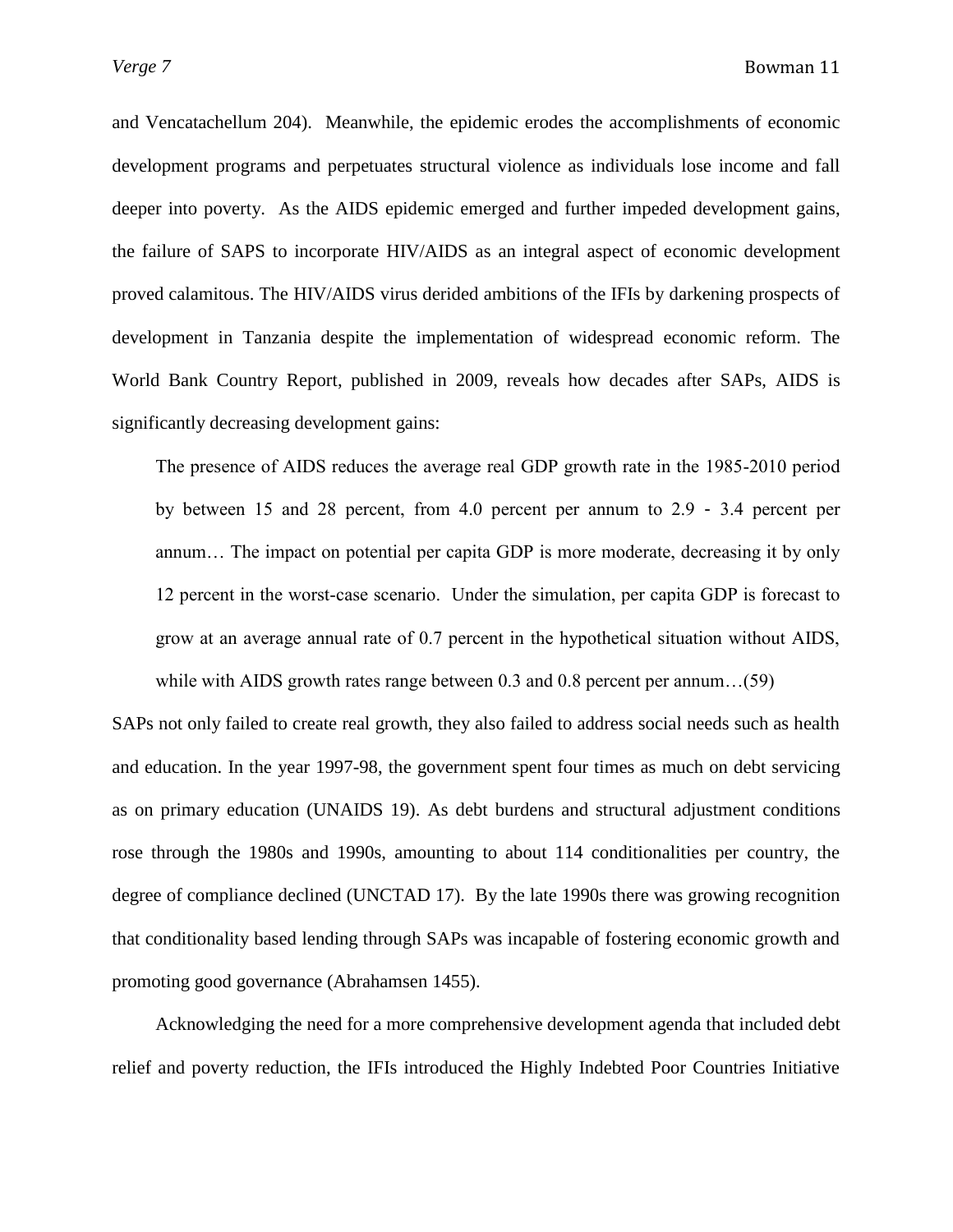(HIPC) and the Multilateral Debt Relief Initiative (MDRI). These initiatives emphasize country ownership and pro-poor civil society participation, using the Millennium Development Goals (MDGs) as targets and progress towards these goals as a measure of success. Examination of these initiatives reveals important opportunities for the incorporation of HIV/AIDS into national development agendas and provides cautious hope for the future re-imaging of development in a way that will disrupt the cycle of poverty, debt and illness.

# **Development Rephrased: HIPC & MDRI**

The IMF and World Bank introduced HIPC in 1996 with the goal to "ensure deep, broad" and fast debt relief and thereby contribute toward growth, poverty reduction, and debt sustainability in the poorest, most heavily indebted countries" (IDA 4). HIPC was intended to mark a shift from the "bad old days" of conditionality-based programs towards a brighter future of partnership and governance reform (Harrison 125). The initiative was enhanced in 1999 by reducing time for the application of debt relief and by placing greater emphasis on the achievement of the United Nations Millennium Development Goals. Attention to the MDGs was ensured by making relief conditional on progress towards preparation and implementation of social policies and strategies for poverty reduction (Nwachukwu 171). Additionally, the MDRI was adopted in 2006 with the goal of providing increased support to HIPCs in reaching the MDGs.

Debt relief is an essential step in the fight against HIV/AIDS. Funds from debt relief can be rerouted into AIDS specific programs which in turn will increase health, reduce poverty, revitalize the workforce, and generate the economic growth necessary for stability. As stated by the Joint United Nations Program on HIV/AIDS and the World Bank in their toolkit, "Debt relief does not only provide the possibility of having fresh resources injected in the fight against HIV.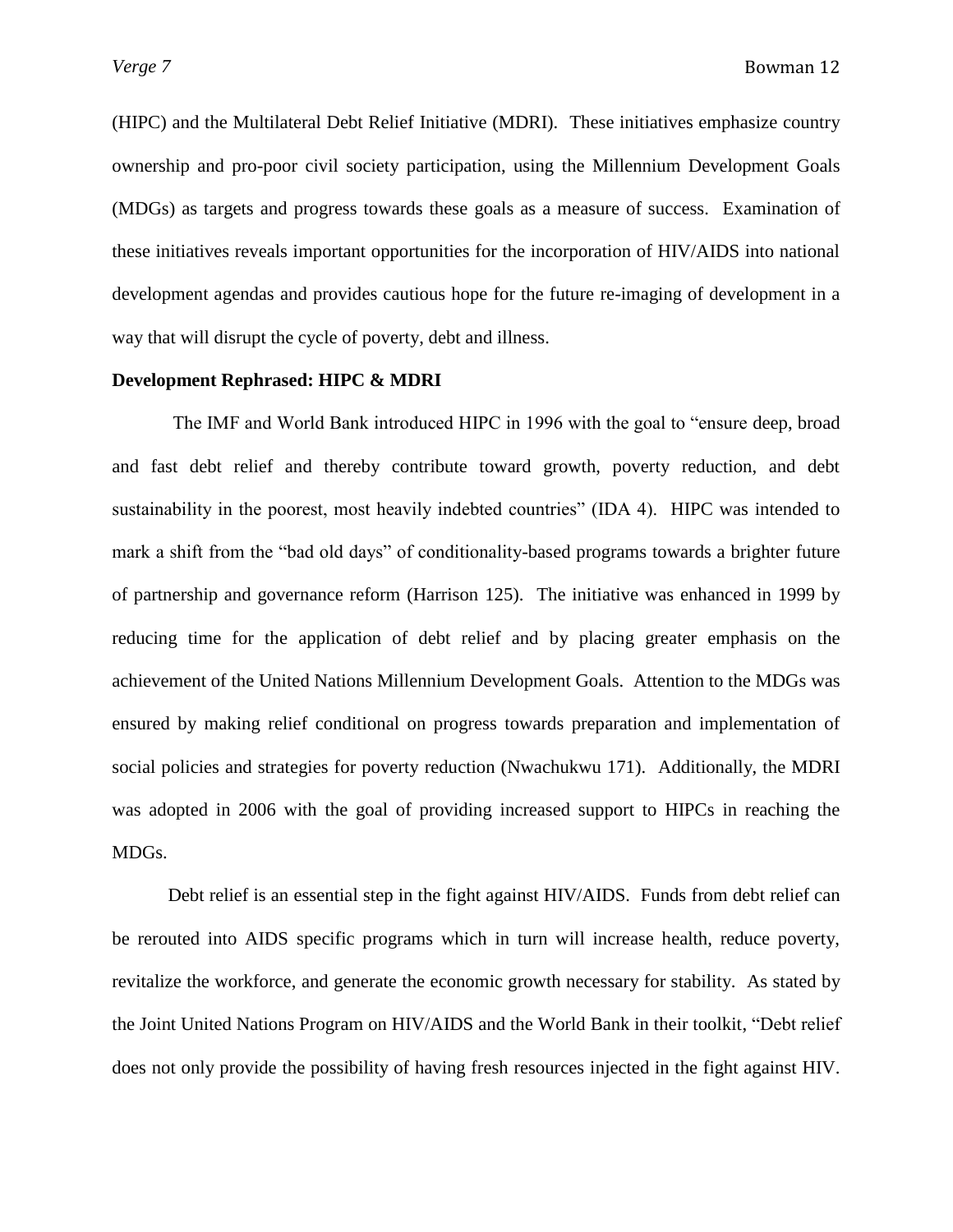It gives the opportunity to place HIV/AIDS at the centre of the development and aid agenda and to discuss country issues linked to policy development and budgeting" (35). A brief overview of the criteria and processes of the debt relief initiatives is a necessary starting point for understanding their significance as tools in the fight against HIV/AIDS.

## *HIPC Initiative*

Eligibility for the HIPC initiative is determined by a country's level of indebtedness and the provision of a Poverty Reduction Strategy Paper (PRSP). In order to be considered for debt relief through HIPC, a country must achieve a three-year period of satisfactory performance on IMF/World Bank macroeconomic adjustment reforms under the guidance of the IMF's Poverty Reduction and Growth Facility (PRGF). After this period, the country reaches a decision point at which time it must meet a number of criteria including: (1) facing an unsustainable debt situation after the full application of the traditional debt relief mechanisms, (2) eligibility for only highly concessional assistance from the International Development Association (IDA), and from the PRGF, and (3) having established a track record of reform and developed a PRSP that involves civil society participation (World Bank).

Completion of preliminary requirements is followed by an assessment by the joint commission of the IMF and World Bank. If approved, the country receives interim relief on a provisional basis until it reaches a completion point when full debt relief can be implemented. In order for a country to reach this completion point, it must "maintain macroeconomic stability under a PRGF-supported program, carry out key structural and social reforms as agreed upon at the decision point, and implement a PRSP satisfactorily for one year" (World Bank *Steps*). As of the end of March 2007, 30 HIPCs have reached the decision point and now receive debt relief. For these 30 countries, poverty-reducing expenditures on average have risen from about 7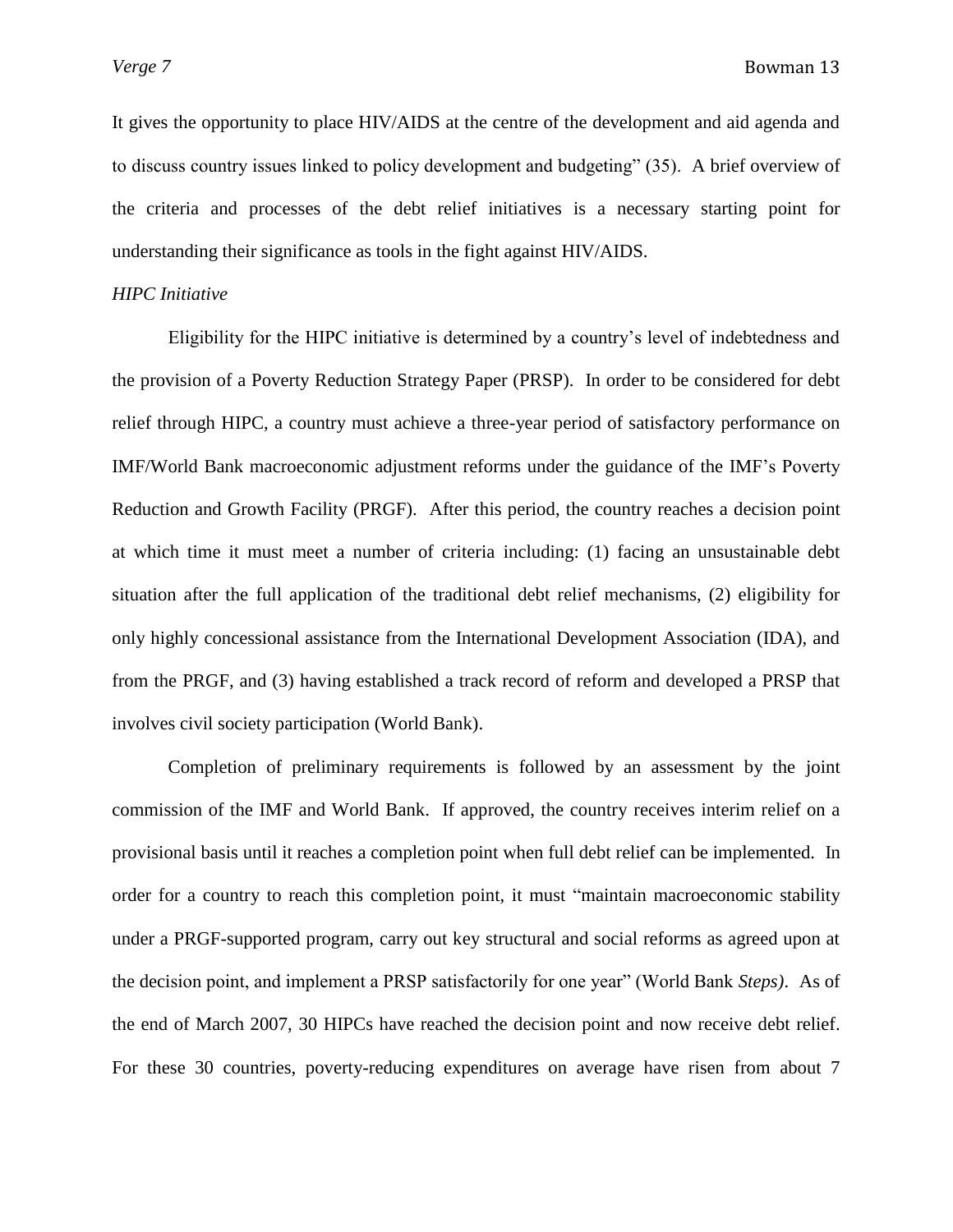percent of GDP in 1999 to over 9 percent of GDP in 2005, a level more than five times of that spent on debt service.

## *MDRI*

The MDRI serves to supplement the HIPC initiative by providing additional debt relief and maintaining focus on the MDGs. The criteria for MDRI mirror those used to determine arrival at the HIPC completion point and work to guide the savings from debt relief toward productive uses in recipient countries. Under the MDRI, countries that reach the HIPC completion point can receive 100% debt cancellation from selected creditors.

Theoretically, the combined HIPC and MDRI serve as important tools for reducing the debt burden of low-income countries and mark a step forward from the SAPs by integrating a robust definition of poverty and development and by claiming to emphasize deeper country involvement. Addressing the multidimensional nature of poverty in development programs holds the potential to combat structural violence by examining the way systems interact to restrict necessary services for the most vulnerable. The requirement that governments take part in the creation of PRSPs reflects the increased commitment to country ownership. Active participation in this process is essential because PRSPs largely determine the budgeting of resources freed up through debt relief.

Although there is no formal template for PRSPs, certain expectations exist for the documents, and the IFIs closely guide the writing process with recommendations and templates.. A PRSP sourcebook, provided by the World Bank, instructs countries in the process of preparing the document and makes recommendations on substance. According to the Joint United Nations Program on HIV/AIDS and World Bank toolkit,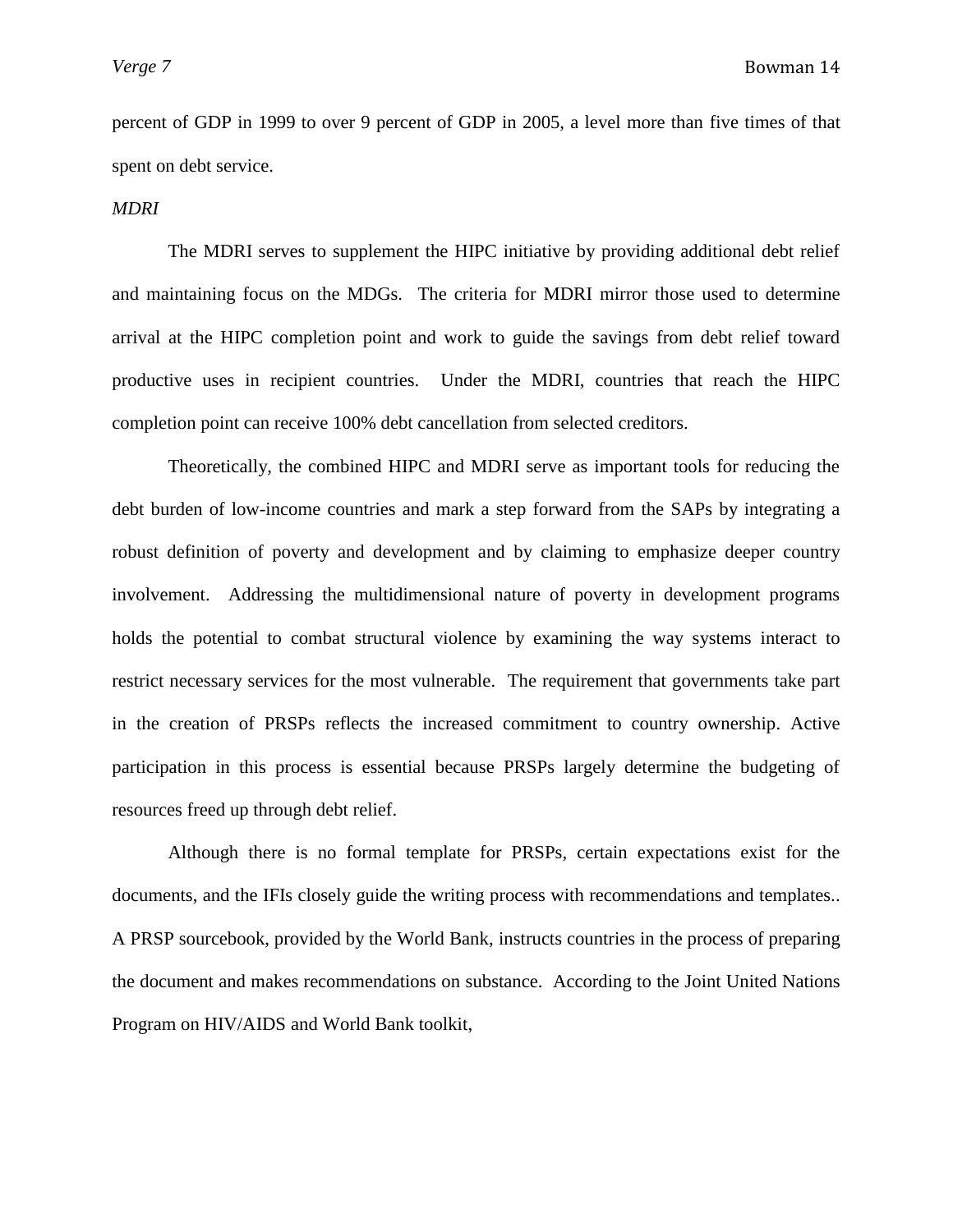An effective poverty reduction strategy would be expected to (a) be prepared by the country; (b) focus on faster and broad-based economic growth; (c) reflect a comprehensive understanding of poverty and its determinants; (d) assist in choosing public actions that have the highest poverty impact; and (e) establish outcome indicators that are set and monitored using participatory processes. (17)

By allowing governments to prioritize spending and encouraging a robust definition of poverty, PRSPs create space for a re-imaging and tailoring of development in ways that can incorporate HIV/AIDS in national programs and call attention to the epidemic as a global development priority.

# *Importance of PRSPS for Combating HIV/AIDS*

The recommendation that governments prioritize public actions that will reduce poverty provides an obvious window for the incorporation of a comprehensive HIV/AIDS strategy. Incorporating HIV/AIDS as a priority in development instruments such as PRSPs is referred to as mainstreaming. The UNAIDS, World Bank, and UNDP review defines mainstreaming as ―establishing and addressing the linkages between HIV and other development issues such as slow or negative and unequal economic growth, conflict and migration, food and livelihood security, governance and public sector performance and health issues such as malaria, tuberculosis, and maternal and child health" (11). There is widespread international support for mainstreaming HIV/AIDS in development initiatives. At the 2001 UN General Assembly Special Session on HIV/AIDS, a declaration of commitment to be achieved by 2003, was made to "integrate HIV/AIDS prevention, care, treatment and support and impact mitigation into the mainstream of development planning, including poverty eradication strategies, national budget allocations and sectoral development plans" (UNAIDS 15).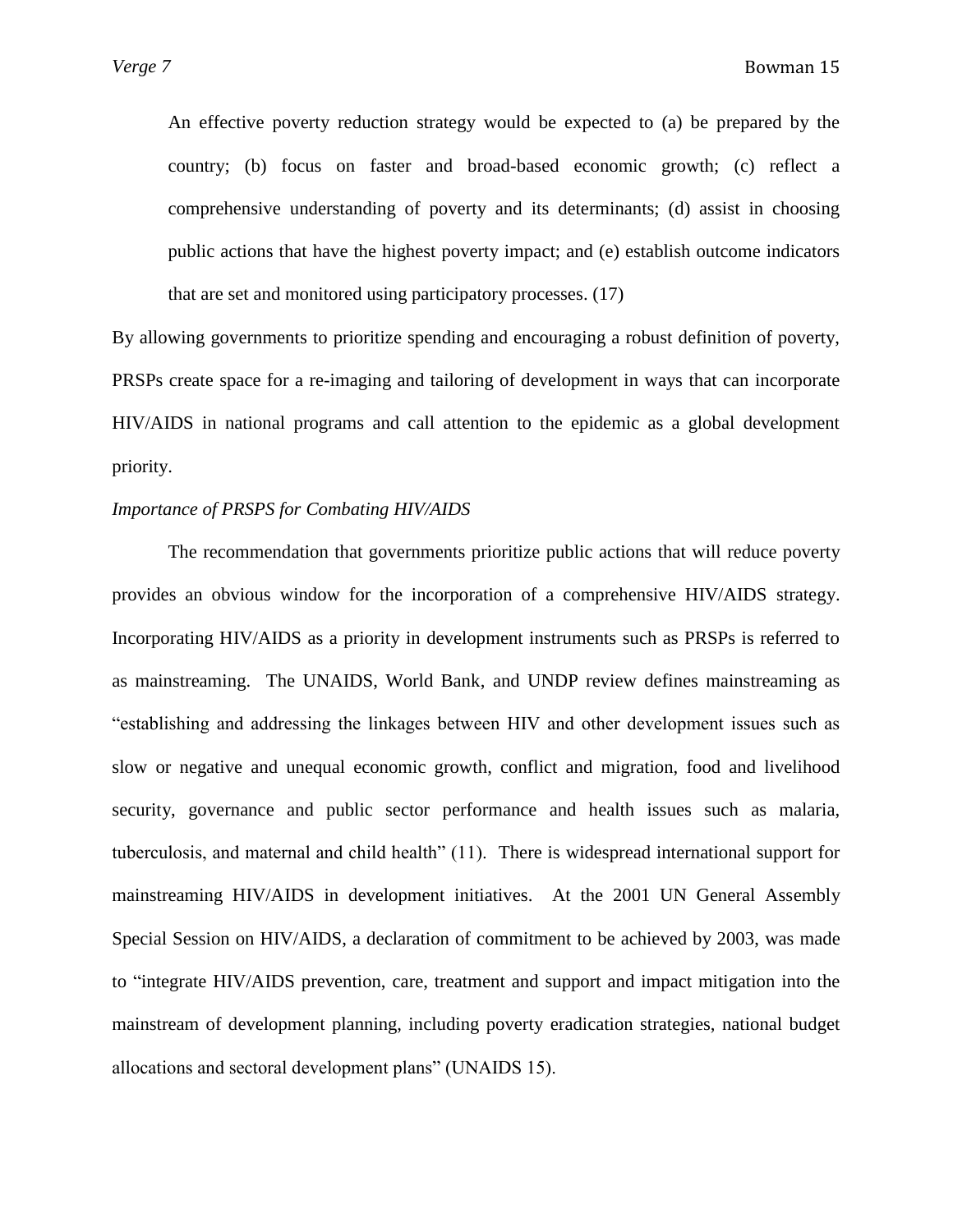Although PRSPs have been recognized as theoretical tools for mainstreaming HIV/AIDS, they are not currently used to their full potential. In only three of nineteen PRSPs reviewed by the World Bank, UNAIDS, and the United Nations Development Project (UNDP) was HIV/AIDS addressed as a multisectorial issue that included a discussion of the linkages between the epidemic and the perpetuation of poverty (21). Even in the documents that highlighted AIDS, the transformation of stated objectives into programs has been slow (34).

In order to facilitate the mainstreaming process, agencies such as UNAIDS, World Bank, and UNDP have provided recommendations for mainstreaming HIV/AIDS programs into development PRSPs. The World Bank and UNAIDS published a toolkit for mainstreaming HIV/AIDS in 2001 and included four essential criteria:

- (1) Analysis of linkages between HIV/AIDS and poverty
- (2) Main Strategies of the national strategic HIV/AIDS plan or national action frameworks (NAFs) stated in the PRSP, justified and costed
- (3) Medium-term goals and poverty monitoring indicators derived from the national AIDS plan specified
- (4) Short-term actions for the successful implementation of the National AIDS Plan, with specific and monitorable targets that form agreements for debt relief specified. (19)

Although these serve as a good starting point for mainstreaming HIV/AIDS, a review of experiences in 2005 by UNDP, UNAIDS, and World Bank found that these guidelines did not ensure a strong and meaningful approach. According to the review, "meeting all four criteria may be necessary, but it is not sufficient to indicate effective mainstreaming"  $(24)$ . In response to these findings, the commission created additional recommendations:

- (1) A more comprehensive analysis of the links between poverty and inequality, gender and AIDS using gender analysis and gender disaggregated data, targets, indicators and resources.
- (2) Factoring the implications of AIDS into the design of poverty-reduction and growth plans and economic and social reform programmes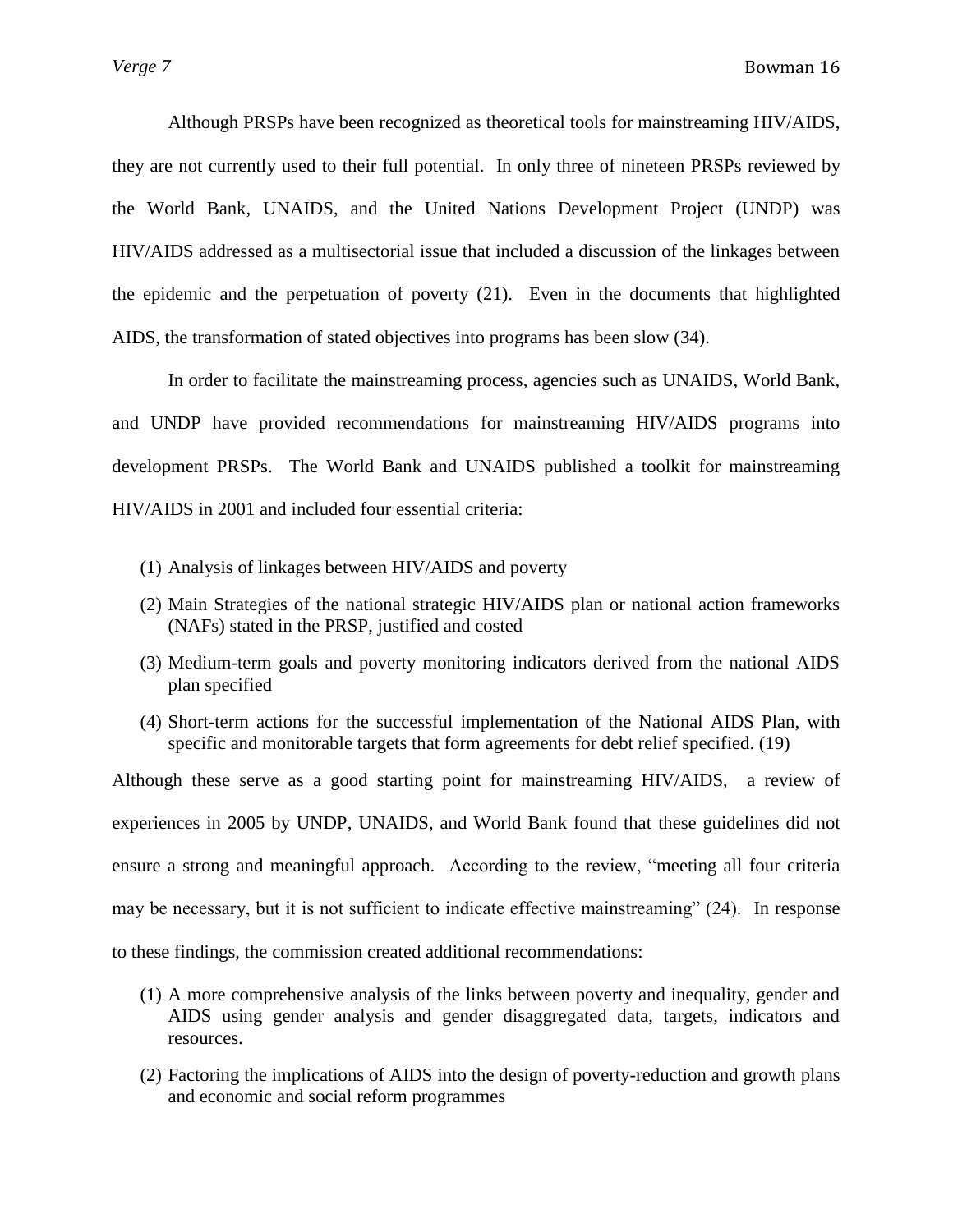- (3) Linking HIV/AIDS and other human rights, health, and development issues in the wider context of the Millennium Development Goals
- (4) Outlining sectoral as well as cross-cutting mainstreaming strategies together with broad resource requirements and appropriate indicators (mainstreaming)
- (5) Assessing and planning for the national human and institutional capacities requires to achieve the AIDS objectives expressed in PRSPs

As will be shown in the case of Zambia, by following these steps, countries have achieved moderate success in mainstreaming and achieved marked progress from SAPs.

Where SAPs focused their goals on economic growth, the new initiatives appear to pursue a more comprehensive definition understanding of poverty. The PRSP Sourcebook reiterates this need as follows:

To the extent possible, the description should take into account poverty's multidimensional nature by going beyond consideration of income and asset holdings of the poor to encompass the nonmonetary dimensions of poverty, particularly education and health status, vulnerability to shocks, and disempowerment. (Klugman 7)

Recognizing the non-monetary dimensions of poverty, vulnerability and disempowerment create space for these programs to attack issues of distribution and inequality that promote structural violence. By increasing support of health services PRSPs can also help protect the human right to health.

However, despite the benefits of this seemingly reformed approach, realizing the multidimensional aspects of poverty does not necessarily translate into action. The beforementioned World Bank sourcebook recognizes that "while there may be important synergies between opportunities, security, and empowerment, in some cases there may be policy tradeoffs, at least in the short term" (Klugman 3). Statements such as these imply that there are objectives paramount to poverty reduction for which a broad definition of this goal may be sacrificed.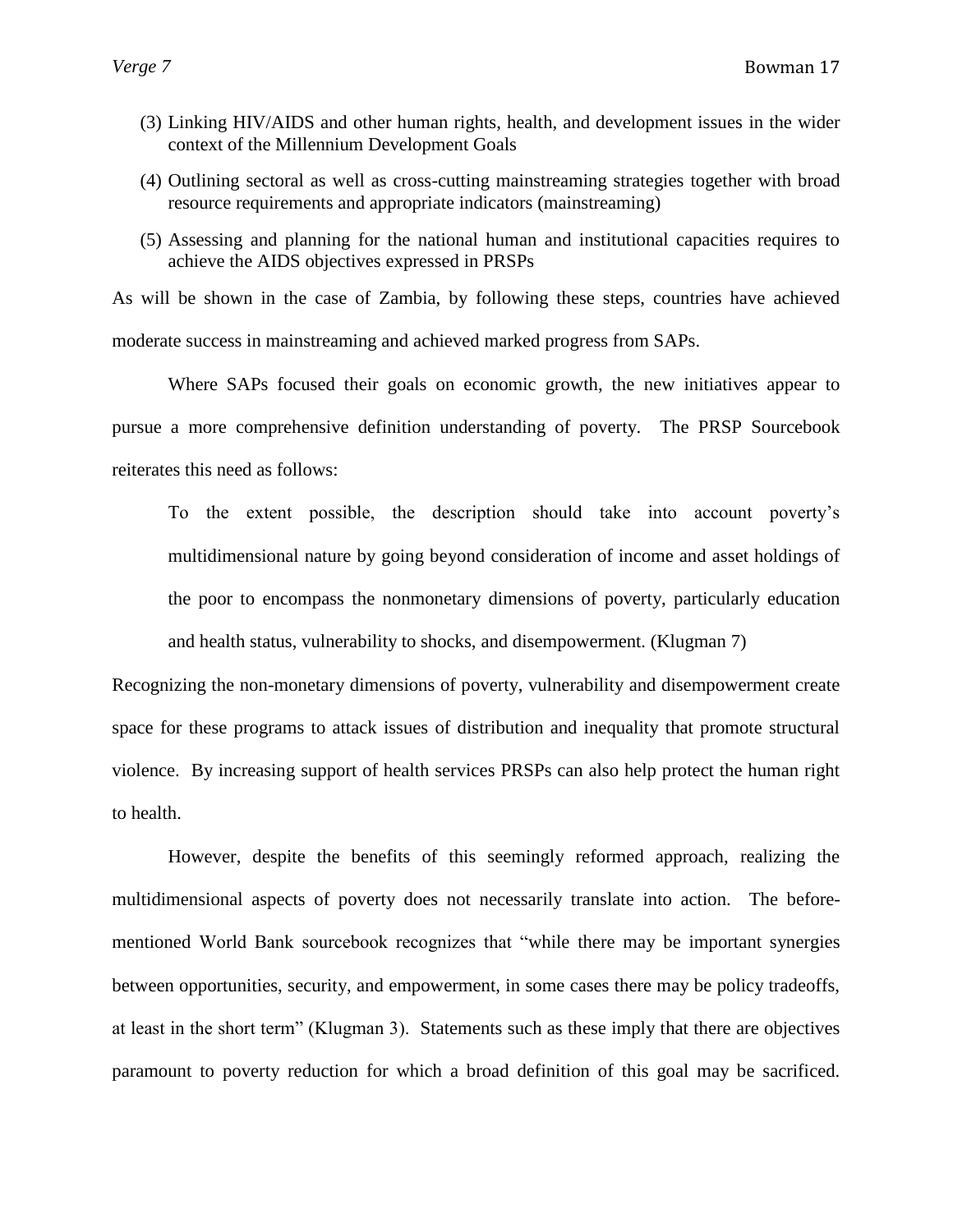Allowing aspects of poverty alleviation to be included in trade offs opens a dangerous discussion of the cost benefit analysis of short-term human opportunity and health versus long-term economic growth. This reasoning is frighteningly reminiscent of the SAPs.

Regardless of these challenges, however, countries such as Zambia are effectively integrating HIV/AIDS into their development instruments. Nations that suffered under SAPs the way Tanzania did can follow the example of these countries and start on a path towards delinking the destructive cycle they have fallen into by prioritizing HIV/AIDS as a necessary part of their debt relief and poverty reduction strategy.

## *The Case of Zambia*

Zambia reached a decision point in 2000 and completed its current PRSP in 2002. AIDS is a highlight in this document, and the government recognizes that "The HIV/AIDS pandemic is threatening all the developmental achievements of the past decades" (Zambia 12). Since completing the PRSP, Zambia has seen a decrease in the number of AIDS deaths from 78,000 adults and children in 2001, to 56,000 in 2007 (UNAIDS 2008). The prevalence of sex workers in urban areas has decreased and overall condom use has risen alongside decreases in promiscuity. Sites providing antiretroviral therapy have more than doubled, and the number of people receiving antiretroviral therapy has risen from 20,000 in 2004 to 151,000 in 2007, marking a rise in coverage form 7% to 46% of those in need. However, the number of adults and children living with HIV is still on the rise, from 94,000 in 2001 to 1,100,000 in 2007 (UNAIDS 2008).

The Zambian PRSP meets all four criteria for essential HIV/AIDS content as set forth by the UNAIDS/World Bank toolkit and treats HIV/AIDS as a cross-sectoral "goal-level" priority.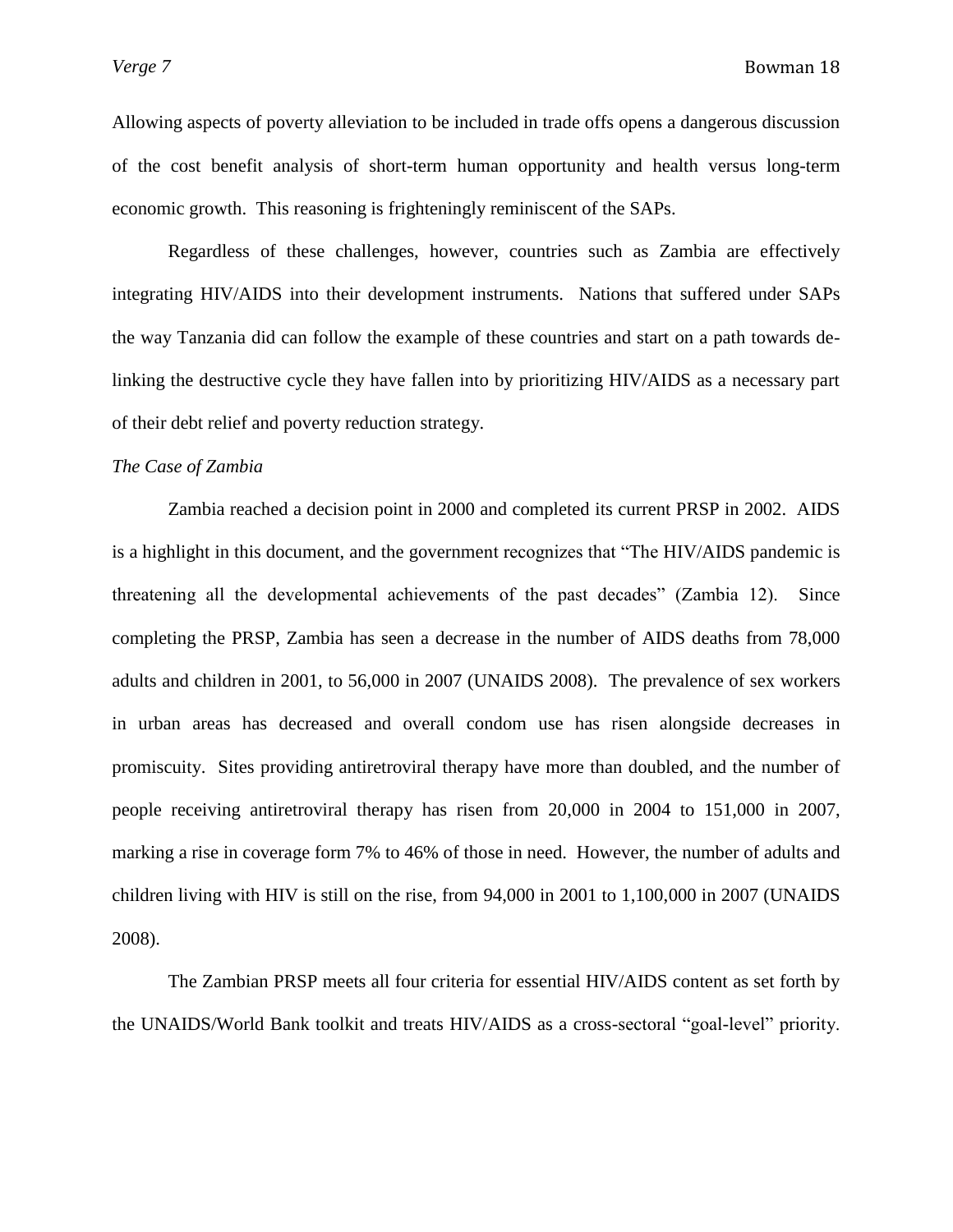The report directly links poverty and AIDS in Chapter 14 where it lists the epidemic as one of three priority cross-cutting issues:

The inter-relationship between HIV/AIDS and poverty is complex. The manifestations of HIV/AIDS lead to poverty, and the state of poverty directly or indirectly creates vulnerability to HIV/AIDS. HIV/AIDS leads to poverty by eliminating the productive sector of society, the 15-45 year age group. Its effect on society is primarily through the premature loss of human capital…Economic growth and prosperity hinge on a healthy human resource base and this is currently threatened by the HIV/AIDS epidemic. Investment in strategies that fight the HIV/AIDS epidemic will, therefore, have a major impact on poverty reduction. (106)

The paper also identifies the ways in which former cuts to social services impacted the epidemic and how HIV/AIDS maxes out health services, stating,

The impact of HIV/AIDS on the health care system itself has been profound. It is projected that AIDS patients will utilize 45 percent of all hospital beds by 2014, crowding out other patients. With AIDS expenditures rising, HIV/AIDS will inexorably consume more resources at the expense of other diseases. (109)

The decline in health expenditure means that the quality of sexually transmitted infections (STIs) management is compromised…STIs being co-factors for HIV means sub-standard management of infections results in increased transmission of HIV. Limited resources impede the acceleration of HIV/AIDS education in schools. (106)

The report continues to support these statements with data and refers to the country's national strategic framework. The PRSP incorporates the education sector, the Ministry of Health, the Central Board of Health, and the HIV/AIDS council in the strategy and outlines a number of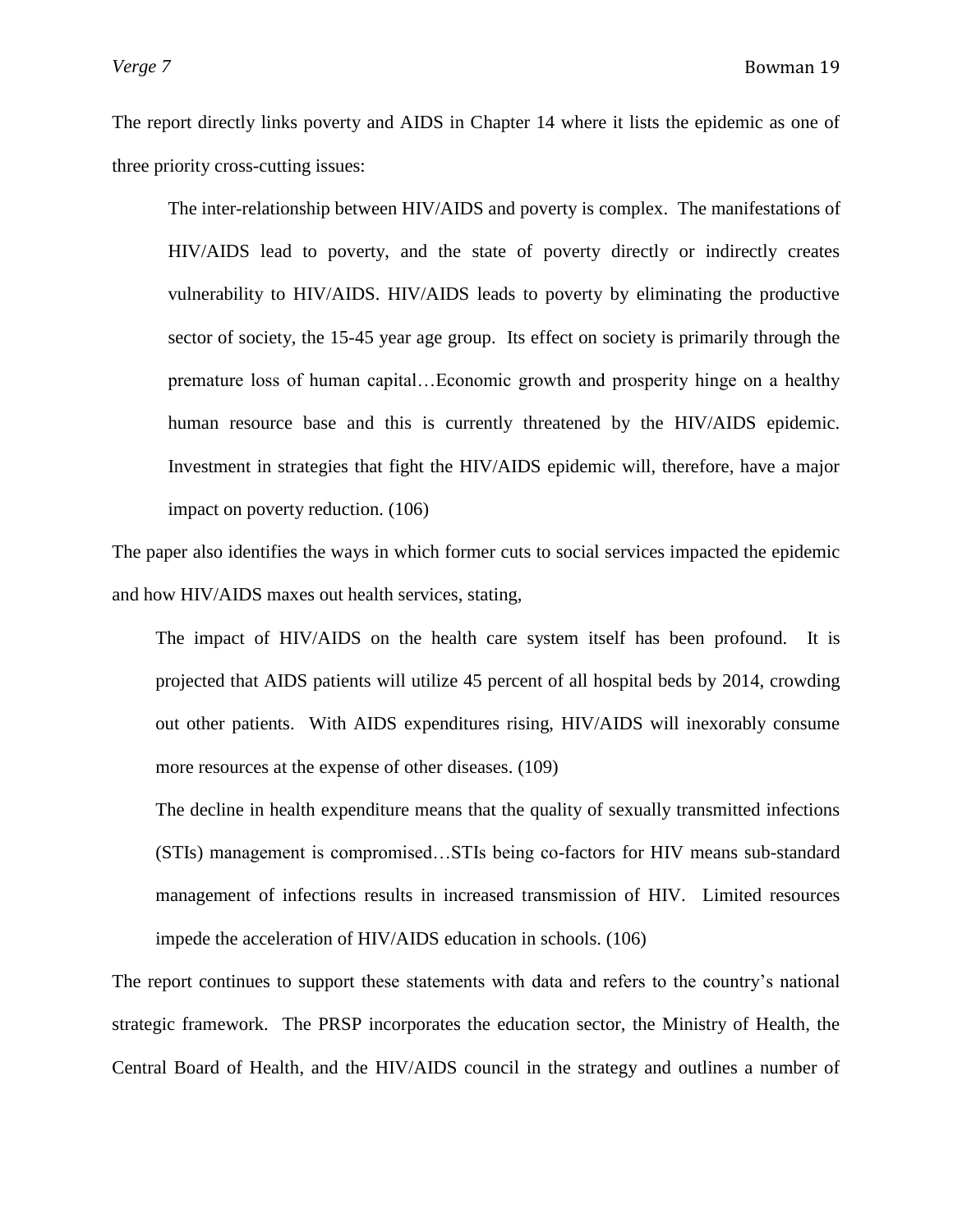priority actions, fully costed. Some actions include: multisectoral behavior change communication campaigns, condom distribution, voluntary counseling and testing, home based care, special focus on high risk groups and children, and treatment monitoring. The specific articulation of development needs has seen positive results, and the expenditure on HIV/AIDS programs has risen significantly in recent years, from \$140,566,646 in 2005 to \$207,909,244 in 2006, a 68% increase in one year. The public contribution to the total expenditure was four per cent in 2005, and fourteen per cent in 2006 (Lifuna).

As illustrated in the Zambian PRSP, a detailed definition of the links between HIV/AIDS and poverty is a necessary tool for fighting the epidemic. More countries need to incorporate HIV/AIDS in this way, as noted by UN toolkit: "HIV, and links with poverty, are rarely factored into wider macroeconomic reforms. Without analysis of the consequences of macroeconomic reform, it is highly unlikely that HIV prevention, scaling up of antiretroviral therapy, care and support, and impact mitigation will be adequately addressed within  $PRSPs''$  (22). It is also important to note that though the Zambian PRSP explicitly names the human right to education (76), it does not include the human right to health, nor do any of the 21 PRSPs reviewed by the World Health Organization in their report, "PRSPs: Their Significance for Health." With ample evidence to support the claim that HIV/AIDS is indeed an impediment to development and a serious factor in creating and perpetuating conditions of poverty, it is baffling that so few countries have achieved real progress towards incorporating a comprehensive approach to their development programs.

# *Neoliberalism and Poverty*

A review of World Bank literature may help to reveal why health is not comprehensively examined in PRSPs. Even with a summary analysis of the World Bank literature on PRSPs one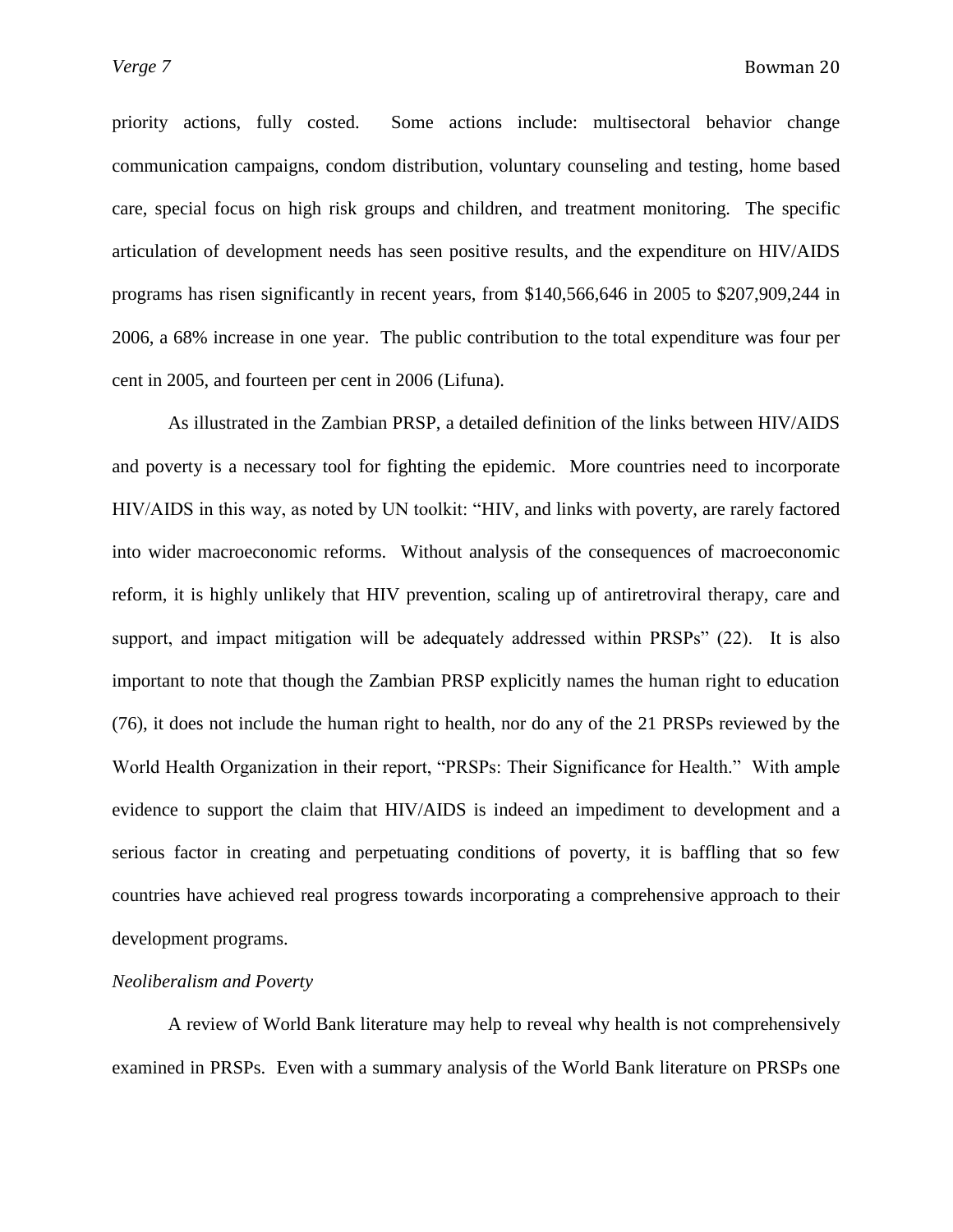can identify the perpetuation of neoliberal ideologies and priorities within the HIPC/MDRI programs. When discussing tactics for poverty reduction, the World Bank emphasizes that ―Structural policies to improve the functioning of markets are thus critical. Similarly, good governance is crucial to accelerating private investment and thus economic growth" (8). The primacy of markets and privatization continues to be heralded as the best method for promoting poverty reduction.

The conceptualization of health in the World Bank PRSP Sourcebook also testifies to an unchanged approach. It states:

Different sets of factors and actors affect whether poor people achieve literacy and good health. Government policies and action are important, but private providers of education and health services, the interactions between the public sector and the market, social norms and practices, and individual and household behavior also play important roles. For example, health outcome depends on dietary choices at the household level and access to—and quality of – health services. (10)

The PRSP sourcebook, while theoretically promoting a multidimensional definition of poverty, continues to promote the adherence to market principles in the provision of education and health care, relying on user fees except for primary health care and basic health services. Hallmarks of SAPs are clear throughout the new initiatives, including the belief that the powers of the market will ensure accessible healthcare, the importance of privatization of services, and the power of the individual as a consumer to make choices regarding his or her health. This approach still presumes that the individual is not inhibited by structural violence and therefore capable of earning subsistence wages and acting in his or her best interest as a consumer.

## **Conclusion**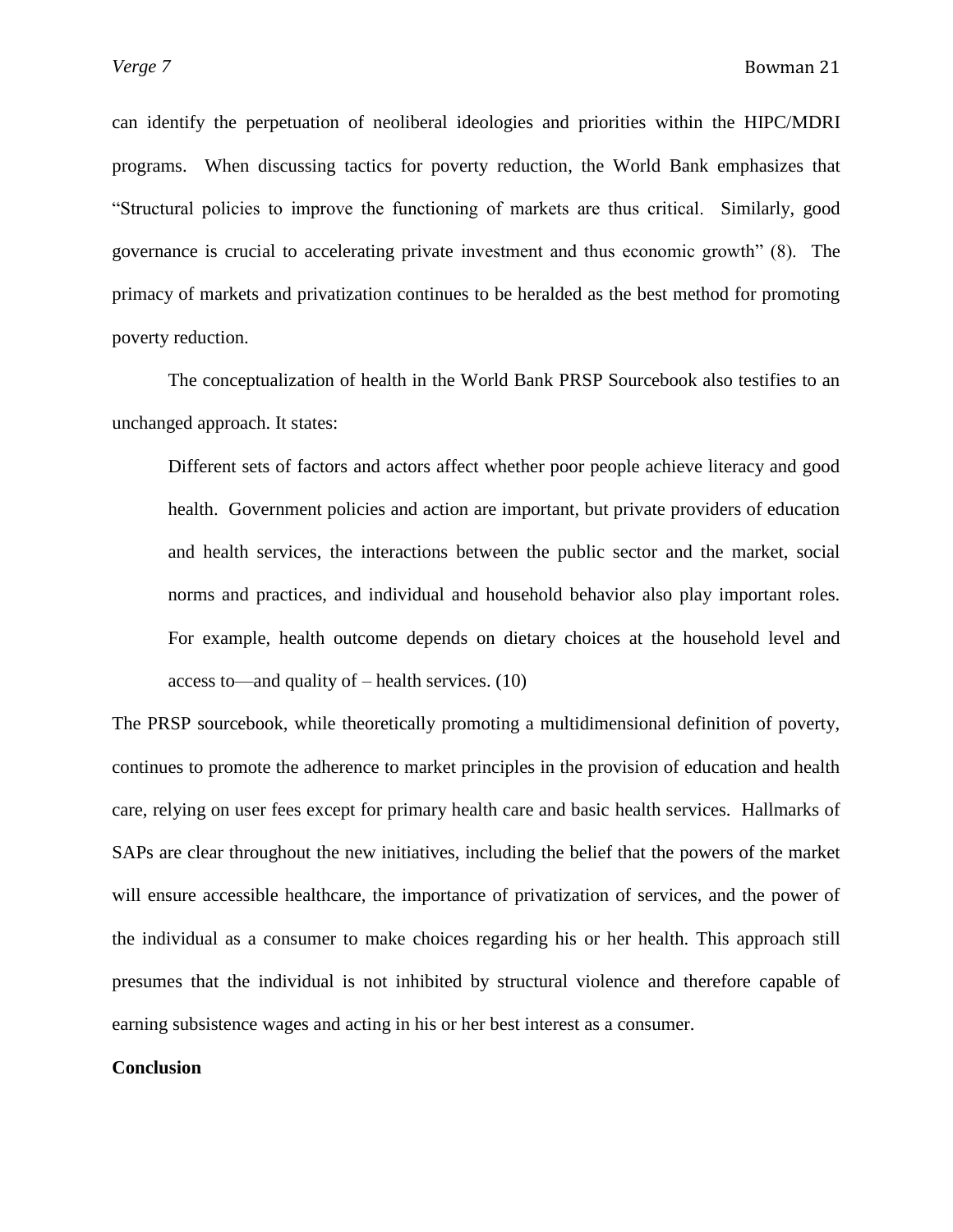Despite HIPC/MDRI focus on poverty alleviation and debt relief, the conditionally based initiatives perpetuate the tensions between the imperative of economic growth and the human right to health. Although increase in public expenditure seems to result from these initiatives, there is no guarantee that services are being made available to those who need them most. According to UNCTAD, "That the rich may benefit more than the poor from such services does not provide a rationale for introducing across-the-board user-fees but calls for more ingenious schemes which differentiate between the poor and the rich in their access to service" (59). Increased inequality under the new programs means that the structurally violent underpinning of the IFI approach has not been addressed.

The perpetuation of neoliberal ideologies persists in the new development initiatives due to the continued control of IFIs through their heavy involvement in the guidance of PRSPs and ability to veto proposals. The World Bank facilitates the consultative process of the PRSPs and the IMF assists in the creation of macro-economic policies (Cheru 523). Some creditors even threaten to freeze debt relief if the IMF expresses displeasure with country performance (Helleiner, 545). This power dynamic rings of the failed contingency-based SAPs. Abrahamsen reiterates:

Even commentators supportive of the general thrust of partnerships frequently draw attention to the difficulties in achieving ‗genuine' partnership based on equality and mutual respect in a context where one party is in possession of the purse and the other the begging bowl, while more critical voices maintain that partnerships are simply a disguise for continued donor dominance of developing countries (1454).

While the perpetuation of neoliberal ideology does not invalidate HIPC/MDRI and the PRSP processes, they should not be regarded as a dramatic break from previous development agendas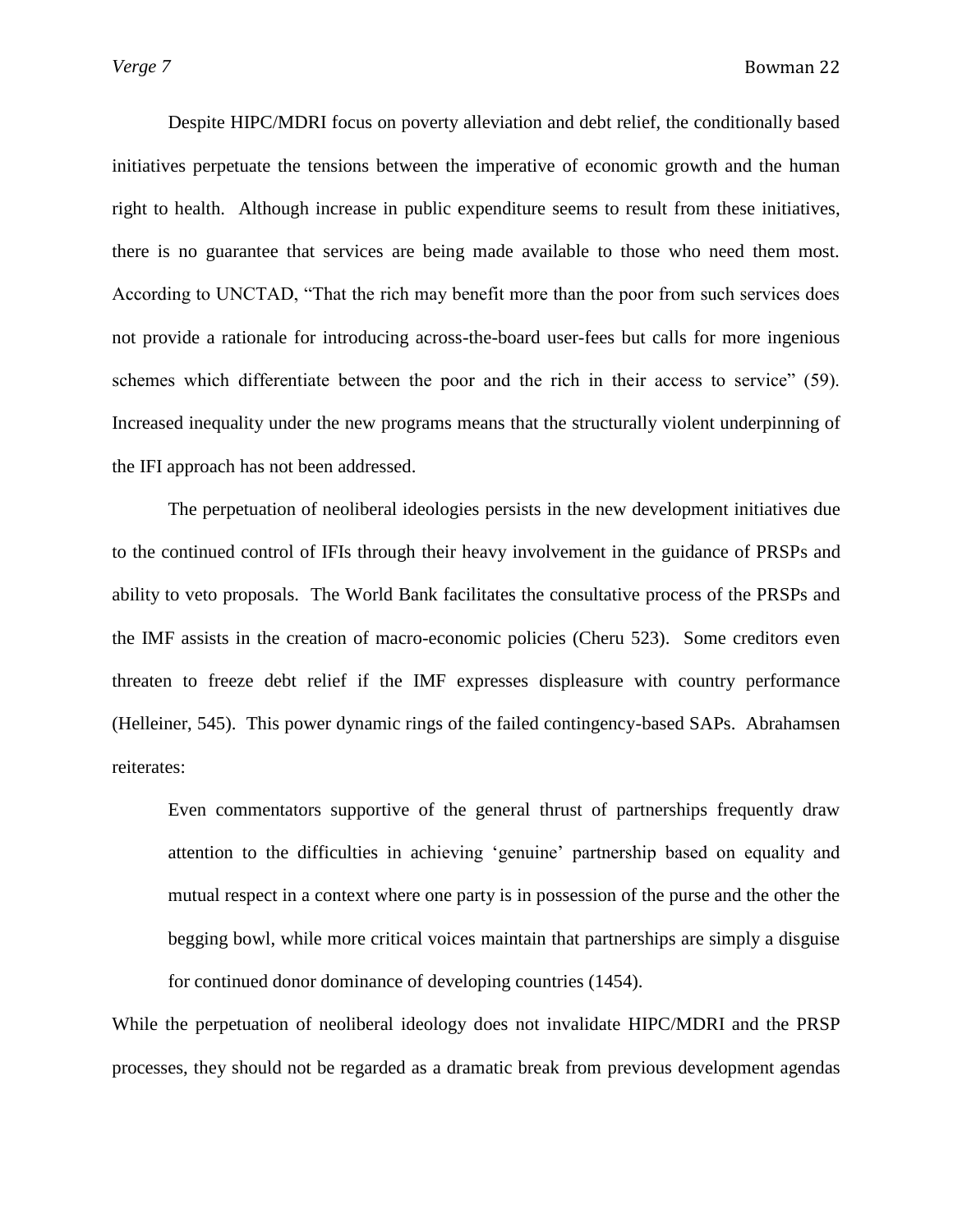as "conditionality and external debt remain the core guiding principles of the enhanced HIPC initiative" (Helleiner 541).

Overall, the IFIs fall short of their promise to redefine their development approach with the introduction of comprehensive debt relief and poverty eradication programs. Debt relief offered by HIPC/ MDRI is not enough to adequately strengthen public services or to create sustainable levels of debt in developing countries. IDA and IMF admit that although poverty reduction expenditure has risen by 2% GDP in post-decision-point HIPCs, it is unlikely that more than half of the countries will reach their MDGs (IDA 5). Dessy's and Vencatachellum's research confirms that social services will not be adequately strengthened, and they reject the hypothesis that "debt relief by itself translates into a higher share of public resources being allocated to either public education or health," maintaining that "institutional reforms when interacted with debt relief are the only determinant of the share of resources allocated to public health" (202). Despite being shrouded in a new vocabulary, the HIPC/MDRI do not indicate a dramatic transformation of the IFI approach.

The specter of SAPs still haunts IFI development programs in the developing world. The neo-liberal framework of IMF and World Bank development approaches continues to threaten the economic sustainability of their programs. However, a new emphasis on country partnership, social services, and "robust" development aimed at eradicating poverty proves a marked improvement on past approaches and provides a unique window through which the benefits of debt-relief can be re-routed to mainstream HIV/AIDS. In this regard, HIPC and MDRI should be perceived as an opportunity rather than an accomplishment.

In order to be effective, HIPC and MCRI documents require a shift in priorities. The programs of the IFIs have facilitated the transmission of HIV/AIDS by deepening poverty,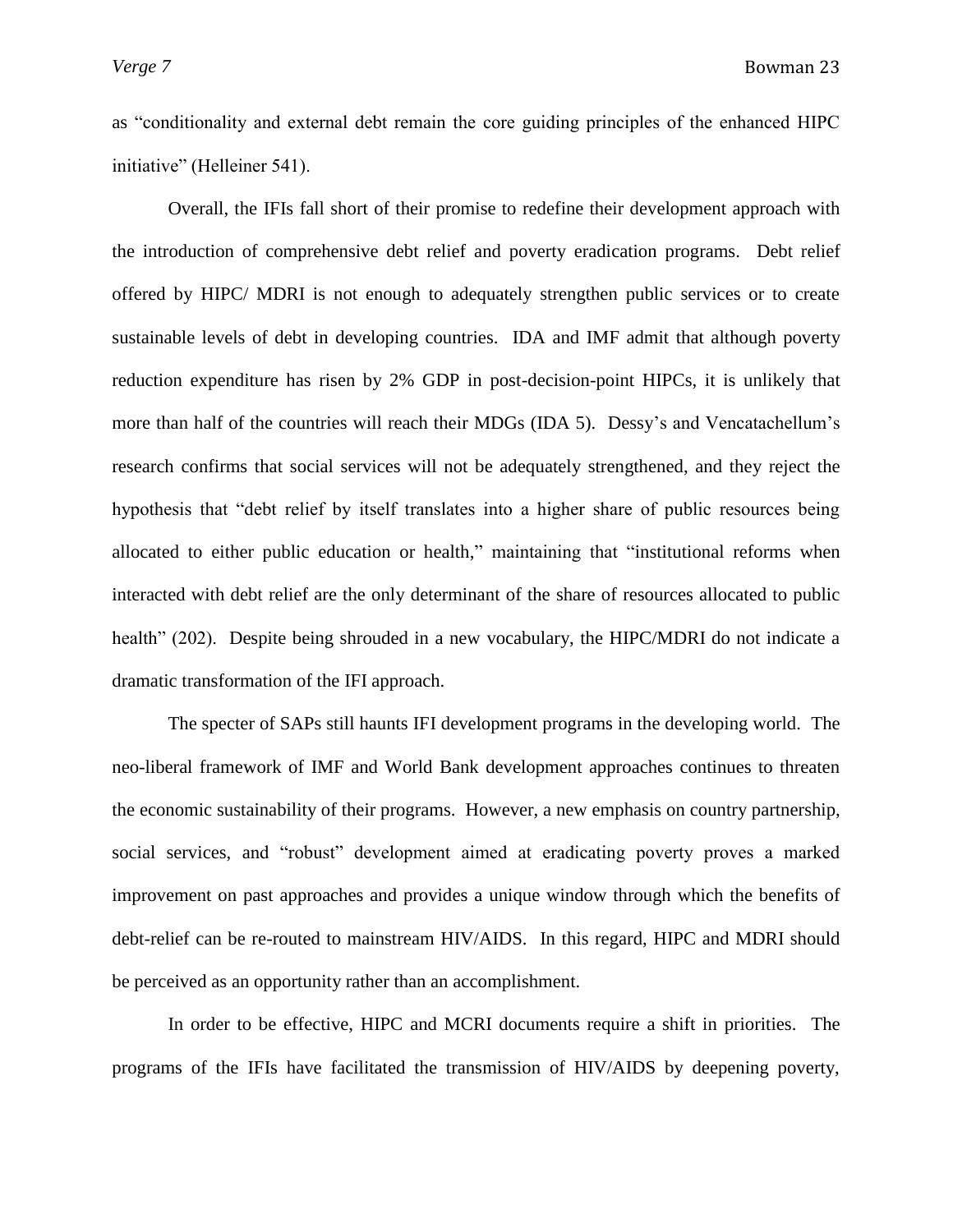increasing unemployment, worsening debt and eroding social services. These programs accept human health and equality as tradeoffs for economic growth. The human right to health can no longer be subject to cost benefit analysis. With the knowledge that increased spending on health and education will reduce HIV/AIDS incidence (Hoch 166), resources available for these purposes in the form of debt relief should be freed up without the requirement of timely and extensive government reform. In the conditions of poverty, debt, and illness that persist today, the waiting period between a HIPC decision point, completion point and MDRI approval point mean lost time and lost lives. The longer debt relief is withheld, the more dire the situation will become.

Governments and civil society groups can use the PRSP process to streamline HIV/AIDS and frame debt relief as a human rights issue. If AIDS can be officially recognized as a link in the cycle of poverty and debt that the IFIs already acknowledge, debt relief can become a necessary component in protecting the human right to health. Once HIV/AIDS is widely mainstreamed throughout the developing world as a cause and effect of poverty, the refusal of IFIs to employ a proven tool for reducing poverty and debt relief will represent a violation of the human right to health. This can be hastened by countries' incorporation of the right to health in their PRSPs.

The current global economic crisis poses a new threat to the countries of SSA and requires an immediate response. The countries that abided by SAPs and opened their economies up to international markets will likely be the hardest hit. The IMF and World Bank have already acknowledged that the global economic downturn is expected to once again increase debt burdens and have a strong negative effects on low-income countries through exports, FDI, remittances and (possibly) aid flows" (IDA 17). If the advice given to reform economies after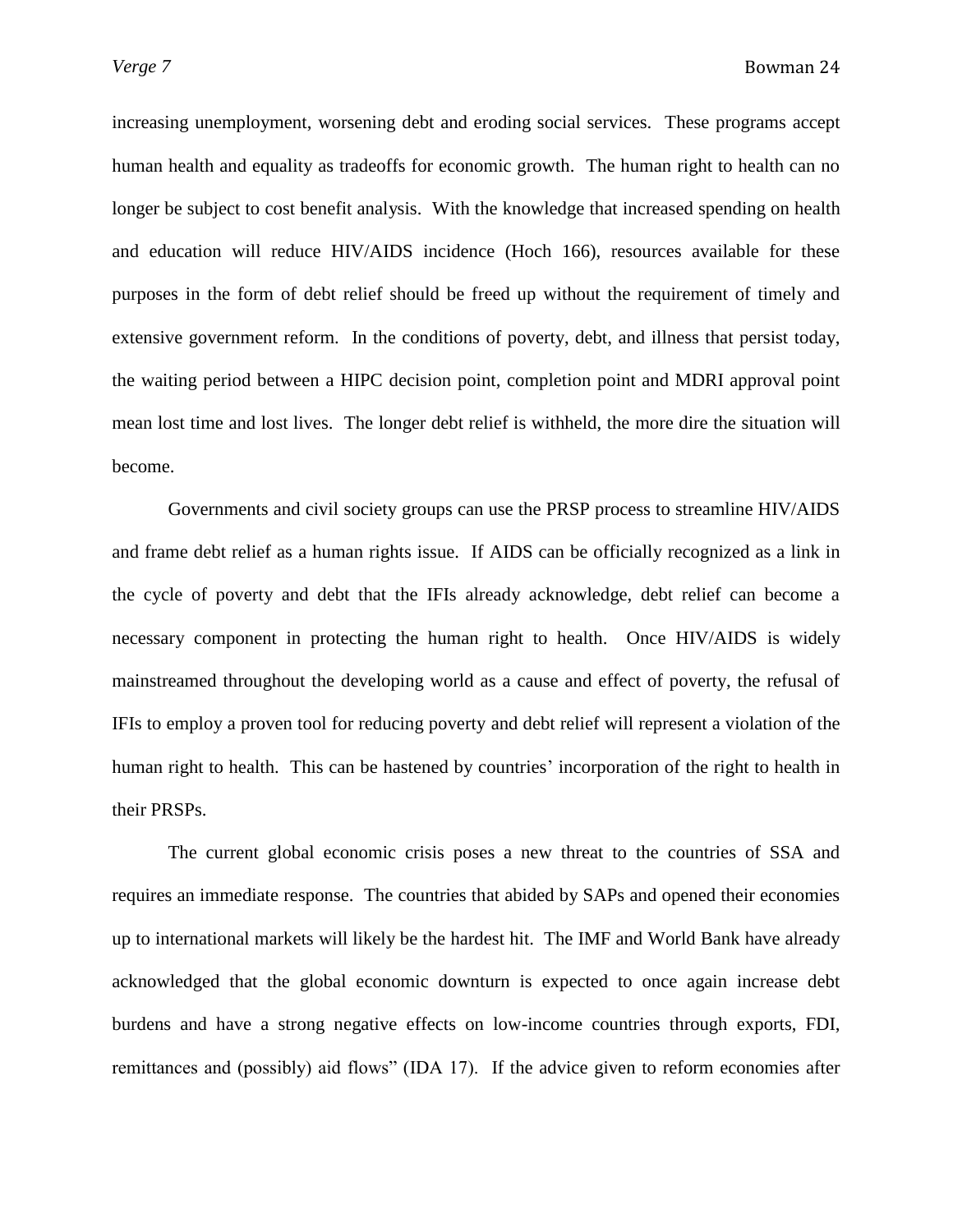the last global economic crisis only serves to further debilitate the countries in the face of a new crisis, it is time for governments to demand their money back. In order to survive the current crisis and to break the cycle of poverty, debt, and illness before a new round of lending, debt, and transmission intensifies current problems, countries and civil society organizations must mainstream HIV/AIDS into their development instruments and demand rapid debt relief as necessary protection of the human right to health.

#### Works Cited

- Abrahamsen, Rita. "The Power of Partnerships in Global Governance." *Third World Quarterly* 25.8 (2004): 1453-467. *JSTOR*. Web. 1 Dec. 2009.
- Altman, Dennis. "Globalization, Political Economy, and HIV/AIDS." *Theory and Society* 28.4 (1999): 559-84. *JSTOR*. Web. 1 Dec. 2009.

Avert. "AIDS Timeline." *Avert*. Web. 10 Oct. 2009.

- Baxter, Susan. "The Impact Of HIV/AIDS On International Human Resources Management." *International Business & Economics Review* 6.3 (2007): 65-72. *EBSCOHost*. Web. 25 Sept. 2009.
- Campbell, Catherine. *"Letting Them Die": Why HIV/AIDS Prevention Programmes Fail*. Indiana: Indiana UP, 2003. Print.
- Cheru, Fantu. "Debt Relief and Social Investment: Linking the HIPC Initiative to the HIV/AIDS Epidemic in Africa: The Case of Zambia." *Review of African Political Economy* 27.86 (2000): 519-35. Print.

Dessy, Sylvain E., and Désiré Vencatachellum. *Debt Relief and Social Services Expenditure: The*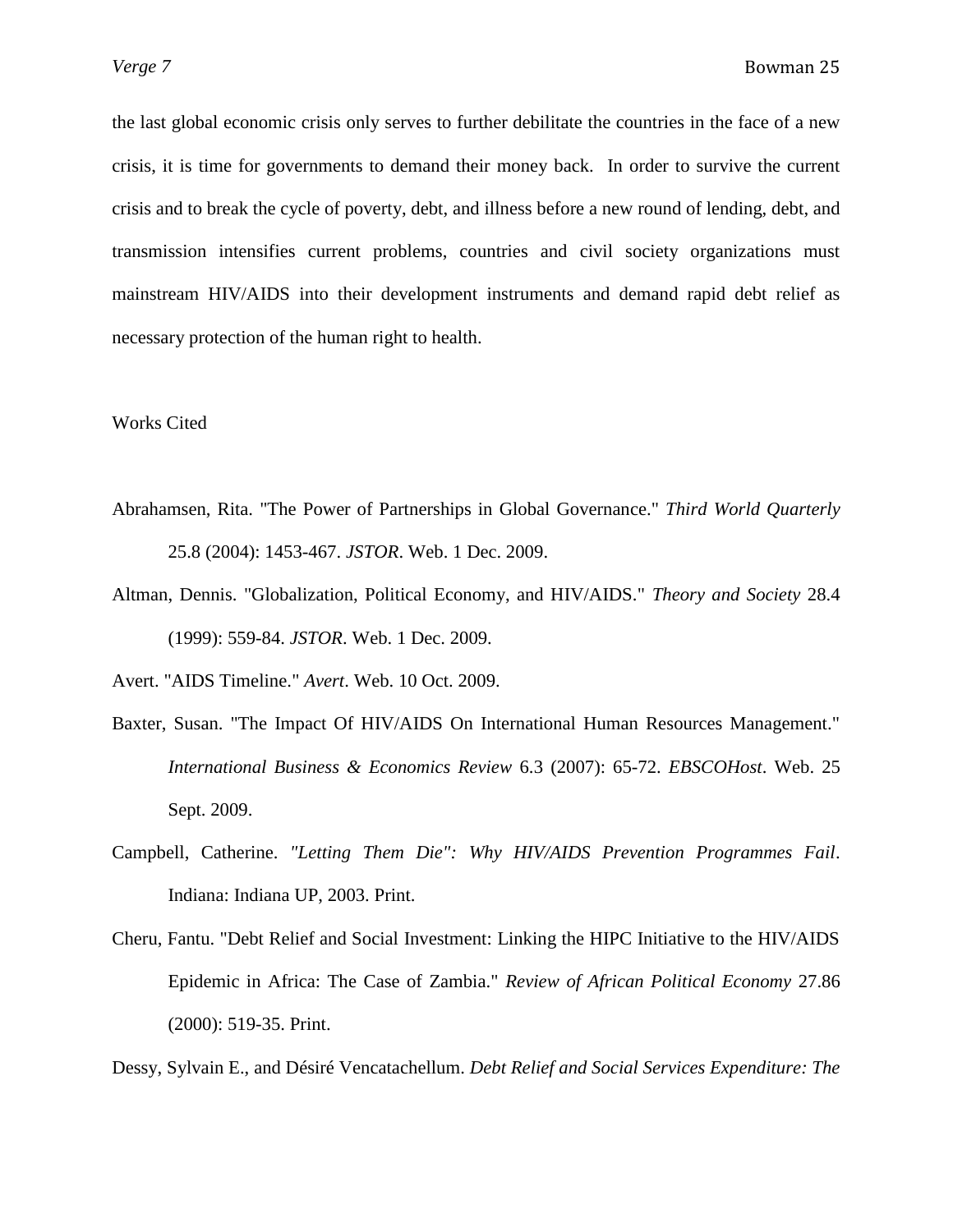*African Experience 1989-2003*. Publication. Malden: African Development Bank and Blackwell Ltd., 2007. *EBSCOHost*. Web. 25 Nov. 2009.

Galtung, Johan. "Cultural Violence." *Journal of Peace Research* 27.3 (1990): 291-305. *JSTOR*. Web. 10 Dec. 2009.

Gilpin, Robert. *Global Political Economy*. Princeton: Princeton UP, 2001. Print.

- Harrison, Graham. "HIPC & the Architecture of Governance." *Review of African Political Economy* 31.99 (2004): 125-28. *JSTOR*. Web. 10 Dec. 2009.
- Helleiner, Gerry. "Marginalization and/or Participation: Africa in Today's Global Economy." *Canadian Journal of African Studies* 36.3 (2002): 531-50. Print.
- Hoch, Irving, and Jennifer W. Kahende. "HIV/AIDS and Economic Development: Evidence from Thirty-Nine Sub-Saharan Countries." *Perspectives on Global Development and Technology* 7 (2008): 151-72. *EBSCOHost*. 20 Nov. 2009. Web.
- International Development Association, and International Monetary Fund. *Heavily Indebted Poor Countries (HIPC) Initiative and Multilateral Debt Relief Initiative (MDRI)--Status of Implementation*. Rep. International Development Association and International Monetary Fund, 15 Sept. 2009. Web. 29 Nov. 2009.
- Joint United Nations Program on HIV/AIDS. *Epidemiological Fact Sheet on HIV/AIDS: Zambia*. UNAIDS, 2008. Print.
- Joint United Nations Program on HIV/AIDS, United Nations Development Project, and World Bank. *Mainstreaming AIDS in Development Instruments and Process at the National Level*. Rep. Joint United Nations Program on HIV/AIDS, 2005. Web. 20 Nov. 2009.

Klugman, Jeni. "Overview." *PRSP Sourcebook*. World Bank. 1-25. Print.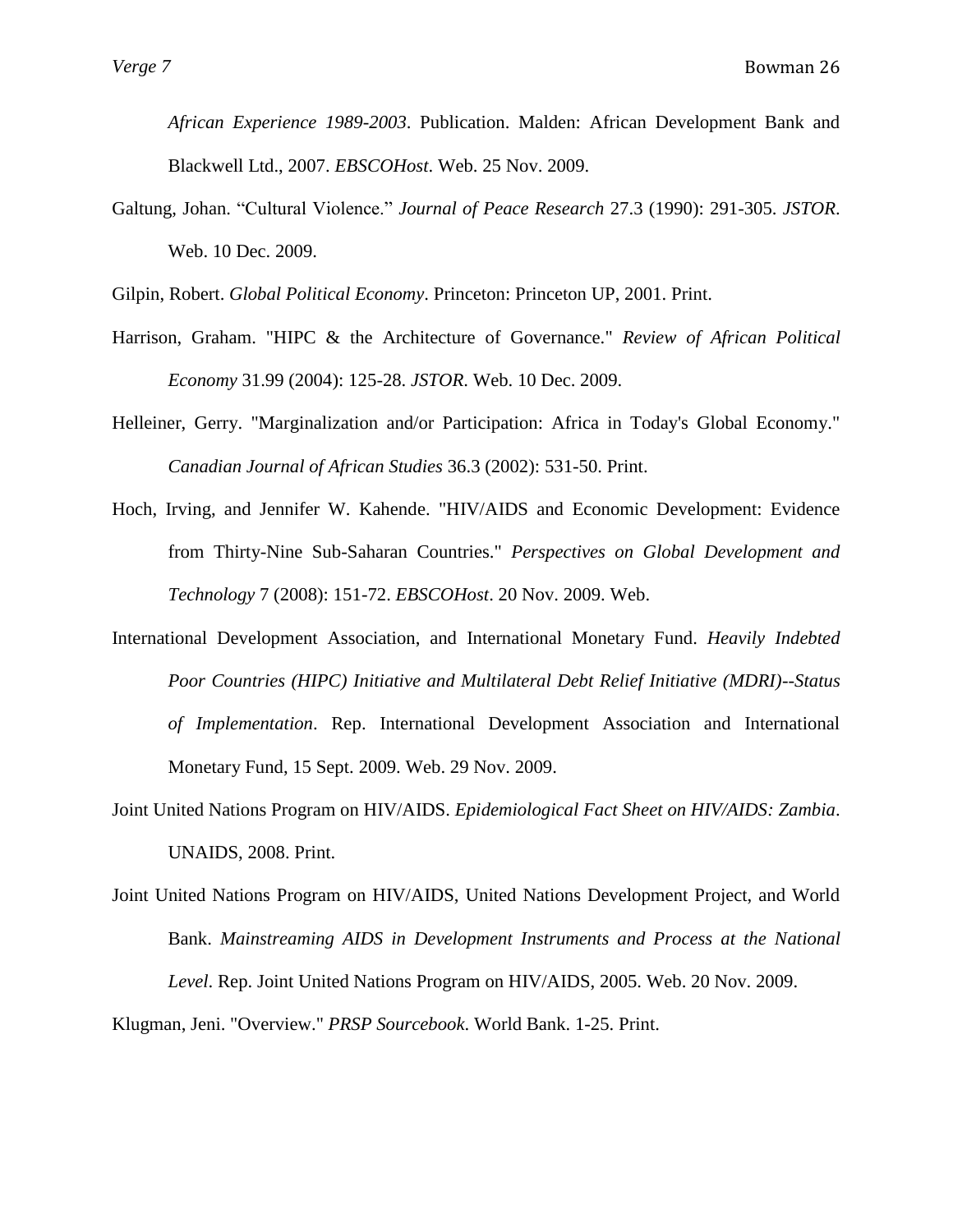- Lifuna, Muyunda. "Zambia: HIV/Aids Funding The Need for Enhanced Accountability." *AllAfrica*. 8 Nov. 2008. Web. 12 Dec. 2009.
- Logan, Ikubolajeh B., and Kidane Mengisteab. "IMF-World Bank Adjustment and Structural Transformation in Sub-Saharan Africa." *Economic Geography* 69.1 (1991): 1-24. *JSTOR*. Web. 12 Sept. 2009.
- Lugalla, Joe L.P. "The Impact of Structural Adjustment Policies on Women's and Children's Health in Tanzania." *Review of African Political Economy* 22.63 (1995): 43-53. *JSTOR*. Web. 20 Oct. 2009.
- Lurie, Peter, Percy Hintzen, and Robert A. Lowe. "Socioeconomic obstacles to HIV prevention and treatment in developing countries: the roles of the International Monetary Fund and the World Bank." *AIDS* 9 (1995): 539-46. *EBSCOHost*. Web. 10 Oct. 2009.
- NationMaster. "Tanzania." *NationMaster*. Web. 12 Nov. 2009.
- NationMaster. "Zambia." *NationMaster*. Web. 12 Nov. 2009.
- Nwachukwu, Jacinta. "The Prospects for Foreign Debt Sustainability in Post-Completion Point Countries: Implications of the HIPC-MDRI Framework." *Development Policy Review* 26.2 (2008): 171-88. *EBSCOHost*. Web. 9 Oct. 2009.
- Poku, Nana K. "Africa's AIDS Crisis in Context: "How the Poor are Dying"" *Third World Quarterly* 22.2 (2001): 191-204. *JSTOR*. Web. 11 Nov. 2009.
- Poku, Nana K. "Poverty, Debt and Africa's HIV/AIDS Crisis." *International Affaire* 78.3 (2002): 531-46. *JSTOR*. Web. 12 Nov. 2009.
- Population Council. "On the Socioeconomic Impact of the HIV/AIDS Epidemic." *Population and Development Review* 27.3 (2001): 619-24. *JSTOR*. Web. 4 Nov. 2009.

Simon, David, Wim Van Spengen, Chris Dixon, and Anders Narman, eds. *Structurally Adjusted*